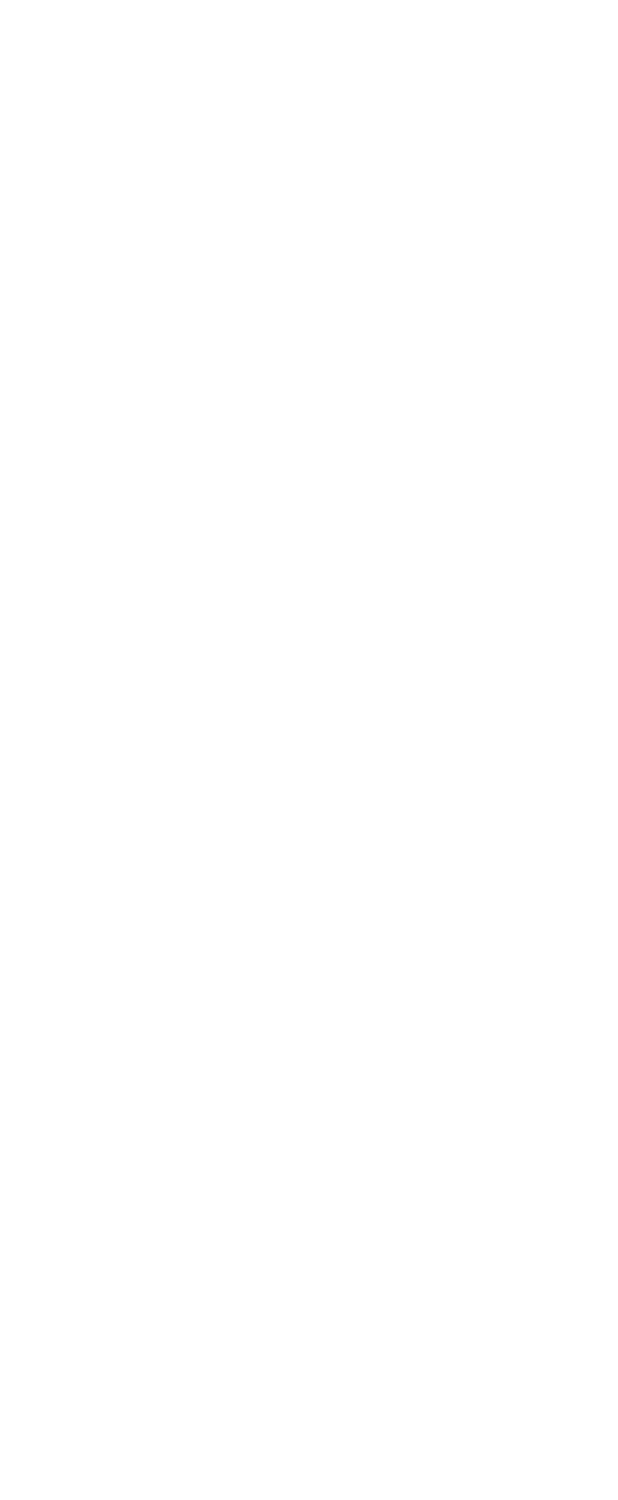# **Contents**

# **Account Agreements**

# **Truth in Savings Disclosures**

# **Fee Schedule**

# **Funds Availability Policy**

# **Electronic Fund Transfers Disclosure and Agreement**

**Privacy Policy**

# **IMPORTANT INFORMATION ABOUT IDENTIFICATION PROCEDURES**

To help the government fight the funding of terrorism and money laundering activities, Federal law now requires all financial institutions to obtain, verify, and record information that identifies each person who opens an account.

What this means for you: Credit Union personnel will ask for your name, address, date of birth, and/or other information that will allow us to identify you. We may also ask to see your driver's license and/or other identifying documents.

Truliant Federal Credit Union is federally insured by the National Credit Union Administration and is an Equal Housing Lender.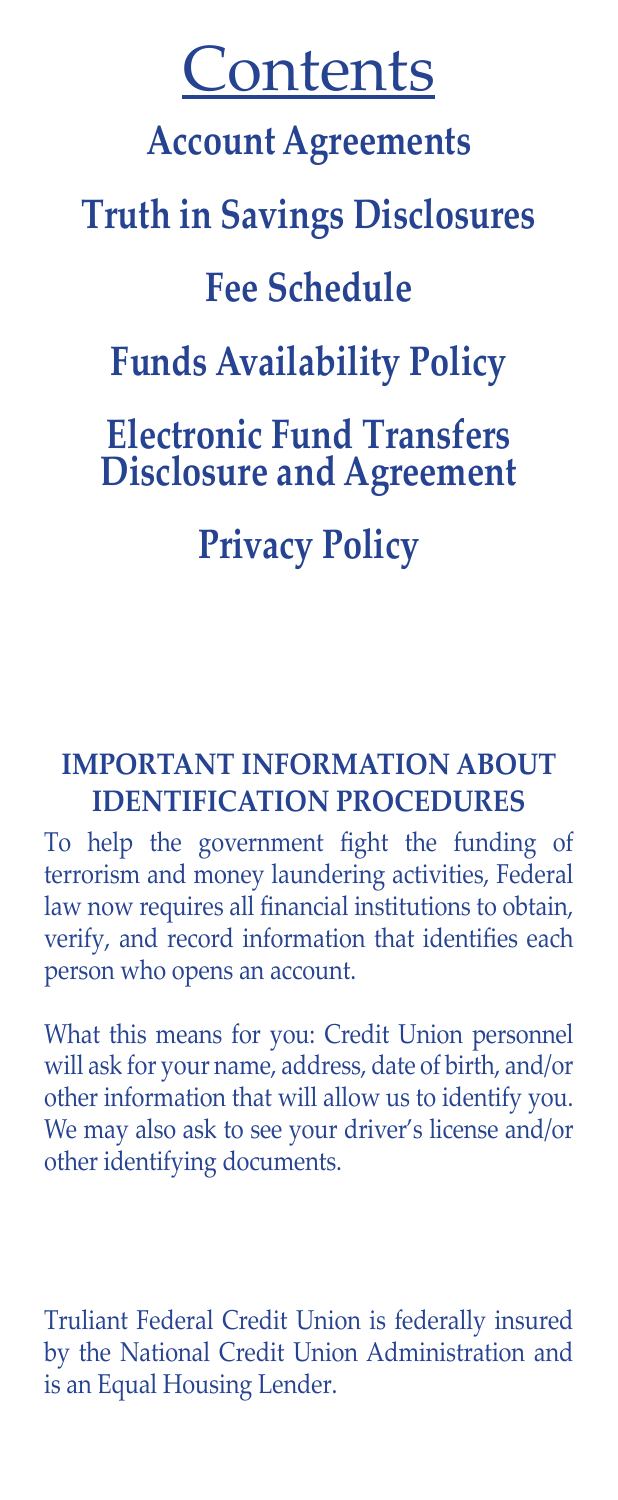# **TRULIANT FEDERAL CREDIT UNION ACCOUNT AGREEMENT**

This Agreement sets forth the terms and conditions applicable to your accounts at Truliant Federal Credit Union (the "Credit Union") as of May 2, 2022. These terms and conditions are incorporated as part of your Account Agreement with Truliant Federal Credit Union. This Account Agreement applies to all deposit and loan accounts maintained at the Credit Union.

**Use of Certain Terms in This Agreement: "You"** or **"your"** refers to each person signing an account signature agreement, anyone who owns an account or anyone who has access to or control over an account (including your agents, such as attorneys-in-fact and personal agents). **"We," "our,"** and **"us"** refers to Truliant Federal Credit Union. **"Transaction"** includes all orders and instructions for the payment, transfer or withdrawal of funds from your account; for example, a check, draft, image, substitute check, everyday non-recurring debit card transaction, recurring debit card transaction, ACH transaction, ATM transaction, preauthorized payment, automatic transfer, telephone-initiated transfer, online transfer including a Bill Pay transaction, withdrawal slip, and an inperson payment, transfer and withdrawal instruction. A previously presented debit or withdrawal is considered a new item if presented for payment again and therefore may be subject to additional fees as a new item. **"Includes," "including," "include"** or **"for example"** are used to introduce a list of some, but not all, situations or items that are covered by a particular provision. **"Everyday debit card transactions"** means one-time use of your debit card. When we refer in this Agreement to **"sufficient available funds," "available funds," "funds being available,"** or similar phrases, we mean the Available Balance plus any funds available to the account through our Standard Overdraft Protection service.

### **1. All Accounts:**

- a. All accounts subject to this Agreement will be subject to such rules and fee schedules as may be adopted from time to time by the Board of Directors of the Credit Union. The terms of this Agreement may be amended by notice from the Credit Union communicated to you in any reasonable manner. Use or maintenance of an account established under this Agreement shall constitute acceptance of any new, additional or other terms established pursuant to such notice. All rights, obligations, and duties under this contract shall be determined by North Carolina or applicable Federal law. Fees may be deducted from your account balance as and when they become due.
- b. The pricing philosophy of Truliant Federal Credit Union is that individual users of services, particularly costly ones, should pay for them rather than the total membership. In this way, the entire Credit Union membership is served in the fairest way possible. The fees in this Agreement set forth certain conditions, fees and charges applicable to your accounts at the Credit Union. All fees are subject to change.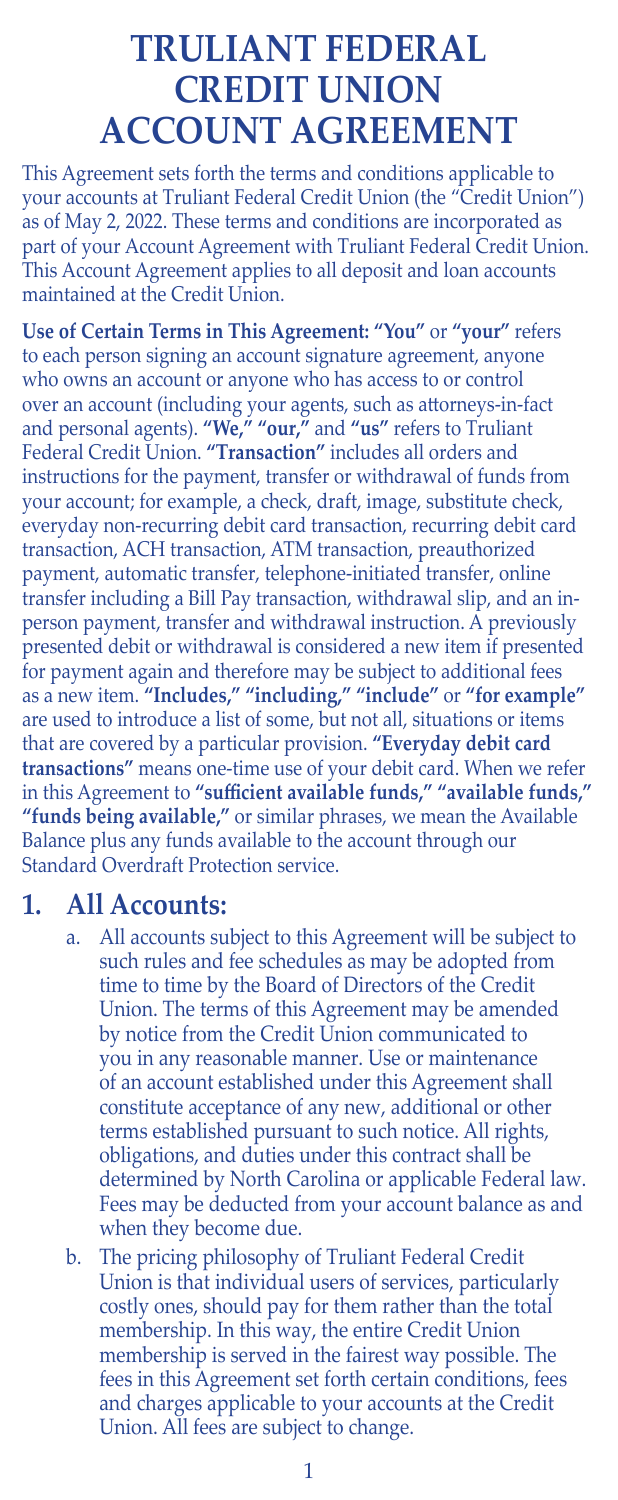- c. You agree to pay any charges established by the Credit Union with respect to the use or maintenance of any account established under this Agreement.
- d. Each depositor shall be jointly and severally liable for any liabilities of the account, including reimbursement of overdrafts.
- e. You agree that no credit or service, except for a regular share account, will be extended to you if you, whether individually or with others, have caused the Credit Union a loss, unless the loss has been or is being repaid.
- f. Any error in the listing or posting of an item or deposit may be corrected at any time after its discovery.
- g. All deposit items are received by the Credit Union for collection. Any item may be sent for collection through agents, or may be sent directly to the financial institution on which it was drawn or through which it is payable. You shall bear the risk of loss of items so sent.
- h. Until final payment, the Credit Union may refuse payment of any item drawn against uncollected funds. If final payment of an item is not received, the Credit Union may charge any such uncollected item against your account.
- i. Statements will be sent periodically either by electronic means if you have selected this option or by mail to your last address shown on the Credit Union's records. Unless the Credit Union is notified in writing within 60 days of sending the statement that the account is incorrect, the Credit Union shall not be liable for reimbursement.
- j. Accounts are not transferable except on the Credit Union's books and records.
- k. All accounts except checking accounts are subject to the Credit Union's right to require advance notice of withdrawal as provided by law or the Bylaws of the Credit Union.
- l. You agree to hold the Credit Union harmless from liability for processing delays occasioned by your failure to reserve adequate space for bank endorsements on the back of any check deposited with the Credit Union.
- m. If the Account Agreement is signed by more than one person, the persons signing shall be the joint owners of all accounts designated as joint ownership on the Account Agreement and shall be subject to the further provisions of the Joint Account Agreement which appear in this brochure and subject also to the additional terms and provisions of this Agreement.
- n. Dividends will be paid on accounts in accordance with the policies of the Credit Union as amended from time to time. All rates are variable unless otherwise stated. Dividends are paid from current income and available earnings, after required transfers to reserves at the end of a dividend period. Dividends are compounded daily and credited monthly on all accounts. The dividend period on all accounts is monthly beginning the first day of the month and ending the last day of the month. Dividends are calculated by the daily balance method which applies a daily periodic rate to the principal in your account each day. Dividends will begin to accrue on the business day you make deposits to your account.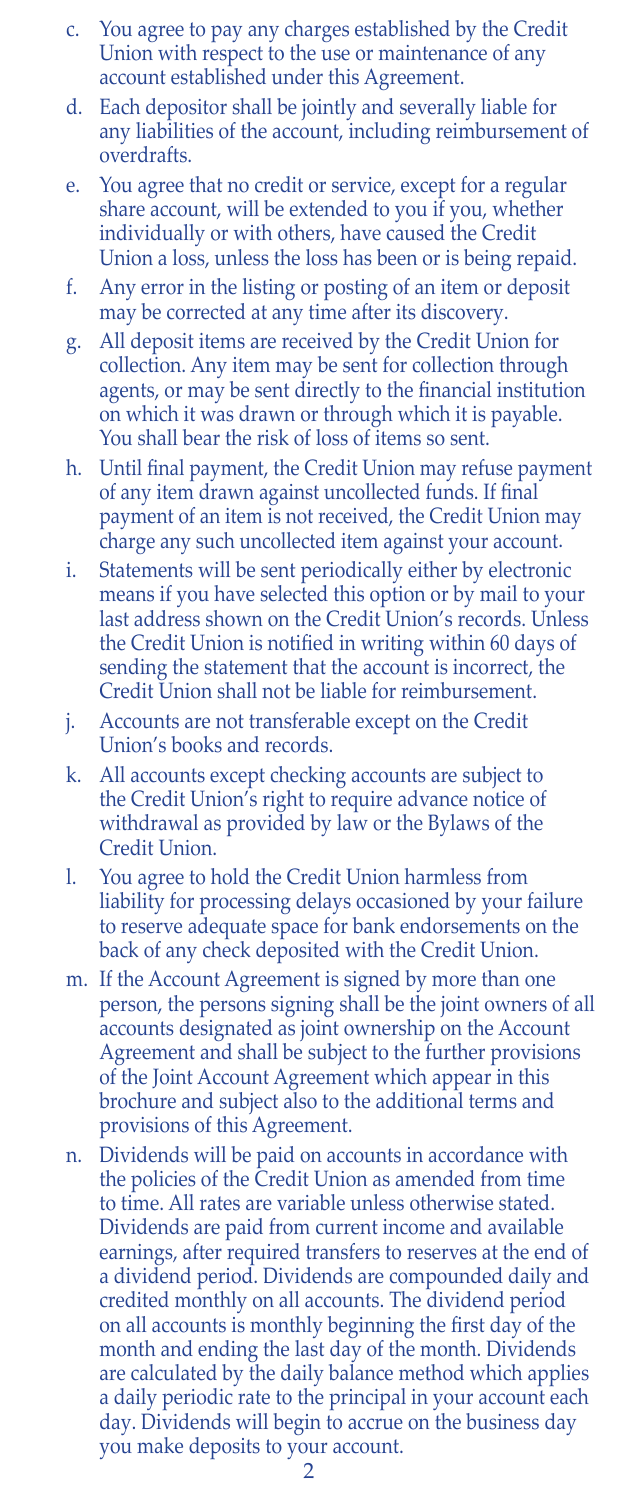Rate sheets may be obtained by visiting your local branch, on our website or by calling (800) 822-0382.

- o. Non-participation fee Any month in which you do not maintain at least one of the following requirements 1) a total average monthly deposit balance with the Credit Union of \$250 or more (excluding accounts of members 18 years of age or younger); 2) an open loan, line of credit or Visa account (with a balance greater than \$0); or 3) any account activity in the preceding 6 months, your account will be charged \$10.
- p. Any member's shares totaling less than \$5 for a period of two months will be absorbed as a fee, and your accounts will be closed and your membership terminated.
- q. Member accounts in this Credit Union are federally insured to at least \$250,000 by the National Credit Union Administration (NCUA) and backed by the full faith and credit of the United States Government.
- r. If legal action such as a tax levy, garnishment, or judgment, is brought against your account, the Credit Union will not be liable to you for any sums it may be required to pay, even if paying the money from your account leaves insufficient funds to pay a check(s) or other draft(s) you have authorized. There will be a \$65 processing fee for each levy, garnishment, or other legal action brought against your account.
- s. Statutory Lien If you fail to satisfy any financial obligation to the Credit Union, the Credit Union has the right to apply any funds in any account in which you have an ownership interest to the financial obligation without further notice.
- t. If you have had no activity in any 12 month period in any checking, savings, or club account, and the balance is \$100 or less in the account, we will transfer the funds to your membership savings account and close the inactive account.
- u. You agree that we and our third-party debt collectors may contact you by telephone or text message at any telephone number associated with your account, including wireless telephone numbers (i.e., cell phone numbers) which could result in charges to you, in order to service your account or collect any amounts owed to us, excluding any contacts for telemarketing purposes as prescribed by law. Further you agree contact methods may include use of pre-recorded or artificial voice messages, and/or use of an automatic dialing device. You may withdraw the consent to be contacted on your cellular device by written notice to us at 3200 Truliant Way, Winston-Salem, NC 27103, or by calling us, or by any other reasonable means. By providing a wireless telephone number, you represent and agree that you are and will be the wireless subscriber with respect to the wireless telephone number provided. If you are no longer the subscriber to the wireless telephone number you provided, please immediately notify us of those changes.
- v. Current vs Available Balance; Non-Sufficient Funds Fee (NSF Fee) – Your Checking Account has two kinds of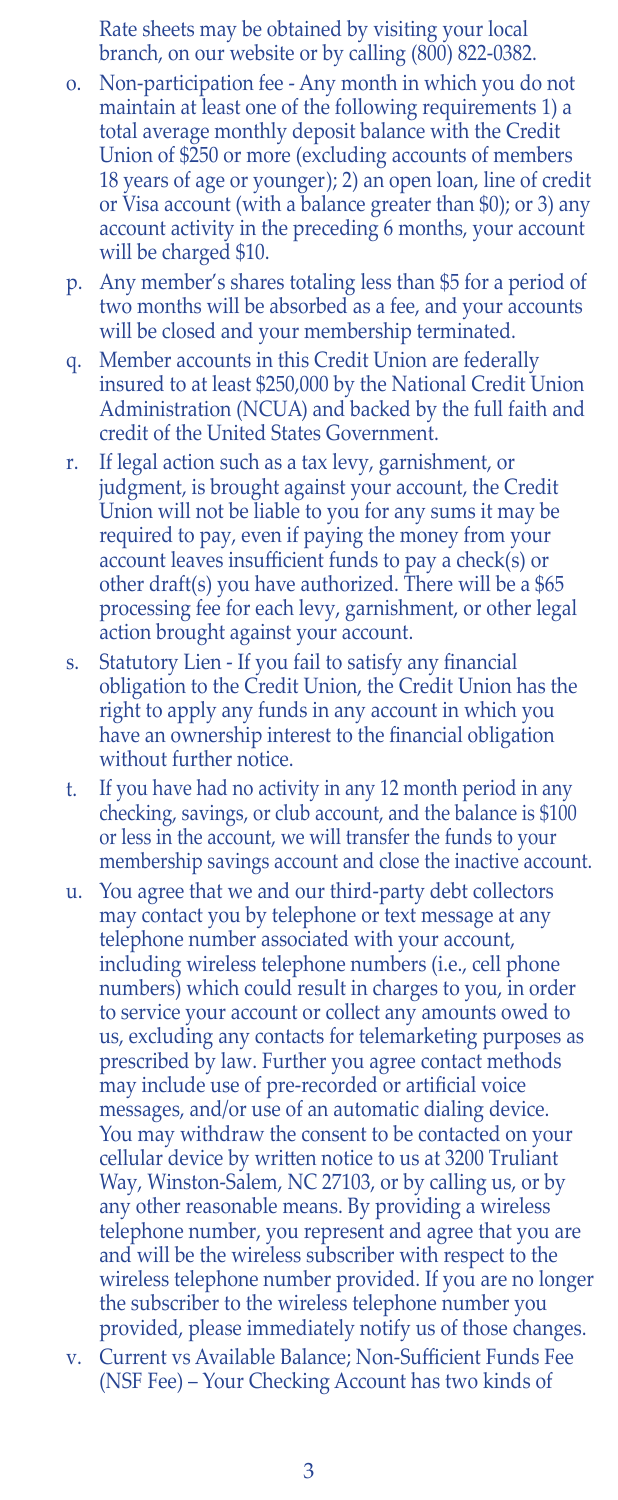balances: the Current Balance and the Available Balance. Your **Current** Balance reflects the full amount of all deposits to your account as well as payment transactions that have been posted to your account. It does not reflect checks you have written that are still outstanding or transactions that have been authorized but are still pending. Your **Available** Balance is your Current Balance less: (1) holds placed on deposits; (2) holds on debit card or other transactions that have been authorized but are not yet posted; and (3) any other holds, such as holds related to pledges of account funds, minimum balance requirements, or to comply with court orders. The following example illustrates how your Available Balance works: Assume your current and available balance are both \$100, and you use your debit card at a restaurant for \$60. As a result, your available balance will be reduced by \$60 so your available balance is only \$40. Your current balance is still \$100. Before the restaurant charge is sent to us for posting, a check that you wrote for \$50 is presented to Truliant for payment. Because you have only \$40 available, your account will be overdrawn by \$10 and you may be charged a fee, even though your current balance was \$100 before the check posted. Also, when the \$60 restaurant charge is presented to Truliant and posted to your account, you may not have enough money in your available balance because of the posted check, and you may be charged a fee for that transaction as well, even though your available balance was positive at the time it was authorized. When presentment occurs to us for payment, we use your Available Balance to determine whether there are sufficient funds in your account to pay items, including checks and drafts, as well as ACH, debit card and other electronic transactions. Your Available Balance is subject to our Funds Availability Policy. Items and transactions, including checks and electronic transactions/payments that are returned unpaid due to insufficient/non-sufficient ('NSF') funds in your account, may be resubmitted one or more additional times for payment. A fee may be assessed to your account each time an item is resubmitted for payment and is returned unpaid due to insufficient/nonsufficient funds. If our determination reveals that there are insufficient funds available to pay an item, we will not be required to pay the item and may return it and assess an NSF Fee. The NSF Fee is \$33.

Your Beginning Balance/Ending Balance is shown on your statement. We do not distinguish between available and unavailable funds on your account statements, so it may appear that you had sufficient funds to cover an item that was returned and for which you were charged an NSF Fee. For checks and ACH, the statement may reflect your NSF Fee as "Insufficient Funds Charge." We may restrict account services or close your account due to mismanagement causing excessive NSF Fees or returned items. As the account owner, it is your responsibility for keeping track of your account balance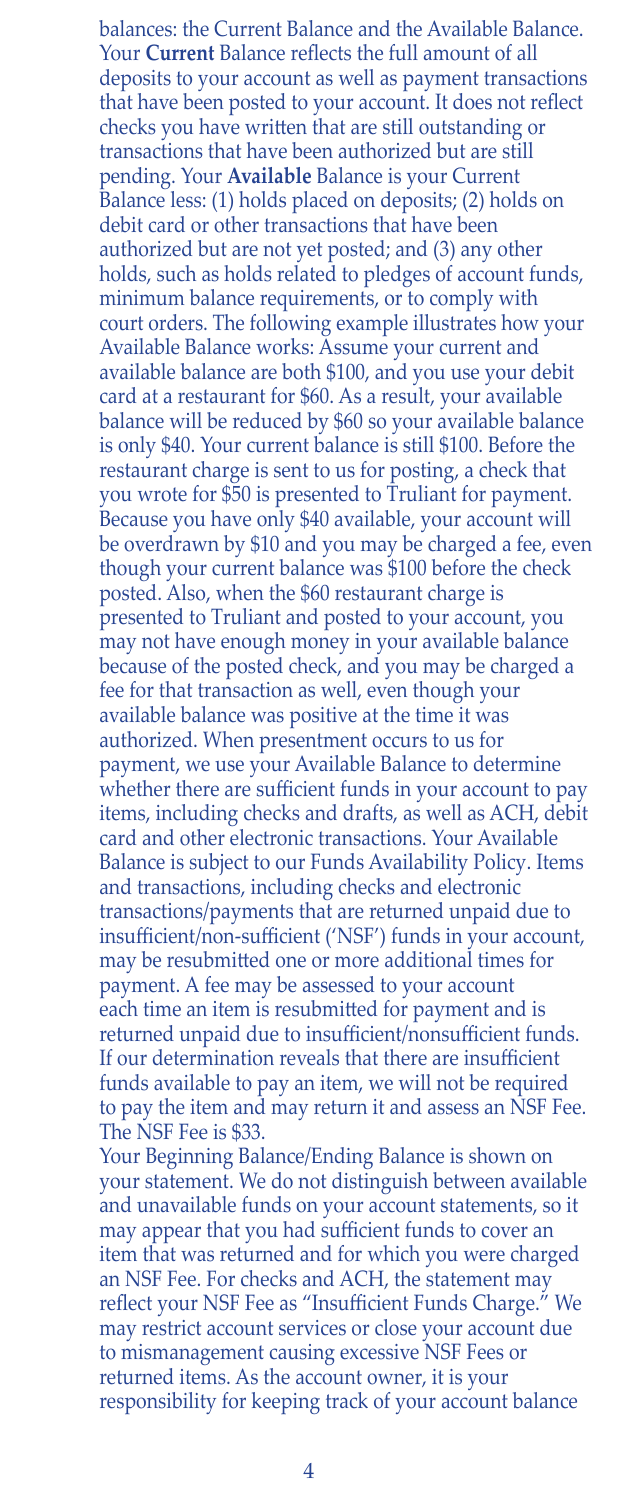to ensure that you have sufficient funds available to pay any item you authorize. You may always obtain your Available Balance by logging into Online Banking at Truliant.org, calling us at 1-800-822-0382 or visiting your local branch. Please keep in mind the available balance may not reflect all outstanding or pending items.

- w. Posting of Payments We post credit and debit transactions to your account during nightly processing on days we are open for business. For purposes of this section, transactions include fees. Credits increase your account balance and debits decrease your account balance. There are numerous ways transactions are presented for payment by merchants. We cannot control how much a merchant asks us to authorize, or when a merchant submits a transaction for payment. As such, you should be aware that the order transactions post to your account may differ from the order in which the transactions occur or the order that we receive them. The order in which transactions are posted may affect the total number of NSF Fees you incur if you have insufficient funds to cover all transactions. We post deposits and other credits to your account first. After we post all deposits and other credits to your account, we post debits. We post debits in order according to categories. Within each category, we post debits from the lowest amount to the highest amount. While subject to change without notice to you, we generally post transactions presented on your account in the following order: (1) all deposits and other credits; (2) authorized debits; (3) ACH debits (lowest to highest); (4) checks (lowest to highest); and (5) other fees. Authorized debits are transactions that we are obligated to pay because we provided authorization at the time you initiated the transaction. Authorized debits include debit card transactions, ATM withdrawals, account withdrawals performed in a branch, and some Truliant fees.
- x. Checking Account Overdraft Features and Plans; Balance Backup Overdraft Protection Feature – An overdraft occurs when you do not have sufficient funds available in your account to cover a transaction when it presents to us for payment, but we pay it anyway. We can cover your overdrafts in two different ways:
	- 1. We have our standard overdraft practices which come with your account, including the optional **Balance Backup** service.
		- Our **standard overdraft** protection strives to pay checks, authorized draft items, and reoccurring debit and ACH transactions for you when funds are not available in your account. When an account has insufficient funds, a \$33 fee is charged for every non-sufficient fund item whether the item is paid or returned unpaid.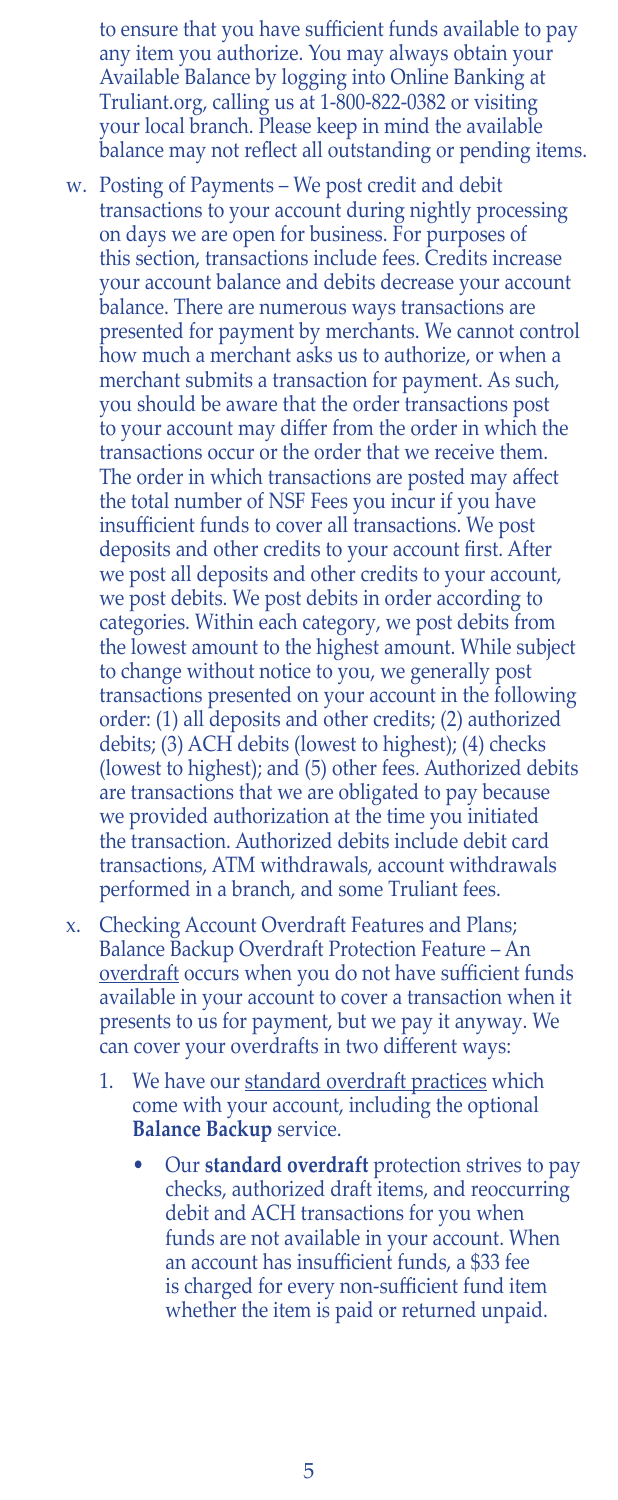• We extend our **Balance Backup** protection feature to your everyday debit and ATM transactions with your approval. If funds are not available in your account, we will strive to pay those everyday debit purchases and ATM transactions. If we cover an item for you, you will be charged a fee of \$33 per transaction that overdraws your account. You can request this service to be removed at any time.

We are not obligated to cover any items defined as checks, ATM withdrawals, Point of Sale or debit card transactions, preauthorized debits or any other electronic transactions presented for payment if the account does not have available funds. For one-time debit or ATM overdrafts, the \$33 fee may appear as "Premium OD Usage Fee" on your statement. Service charges assessed against items presented against the account, do not obligate us to pay said request for funds, nor obligate us to provide prior written notice of the decision to refuse payment. Should a check be submitted or a transaction be made for funds exceeding what is available in the account, pursuant to this Account Agreement, the account holder is responsible for the amount of any overdraft and applicable fees immediately. If you would prefer that we not honor any items when there are not sufficient funds in your account, you may opt out of this discretionary service by contacting us and expressing this preference. You are fully aware that without this discretionary service or some other form of overdraft protection, such as an account transfer or line of credit (which is offered to qualified accounts), any items presented that overdraw the account may be returned unpaid with the applicable NSF Fee charged to the account for each item. The terms contained herein are the complete and final understanding of the parties with respect to Checking Account Overdraft Features and Plans, and this Agreement supersedes any other document in any potential conflict of interest.

- 2. We also offer overdraft protection plans, such as a link to a savings account or a line of credit, which may be less expensive than our standard overdraft practices. There may be a \$3 per transfer fee for these services.
- y. **BINDING ARBITRATION AND CLASS ACTION WAIVER** - Any dispute, controversy or claim arising out of or relating in any way to the Agreement, including without limitation any dispute concerning the construction, validity, interpretation, enforceability or breach of the Agreement, shall be exclusively resolved by binding arbitration upon a Party's submission of the dispute to arbitration. In the event of a dispute, controversy or claim arising out of or relating in any way to the Agreement, the complaining Party shall notify the other Party in writing thereof. Within thirty (30) days of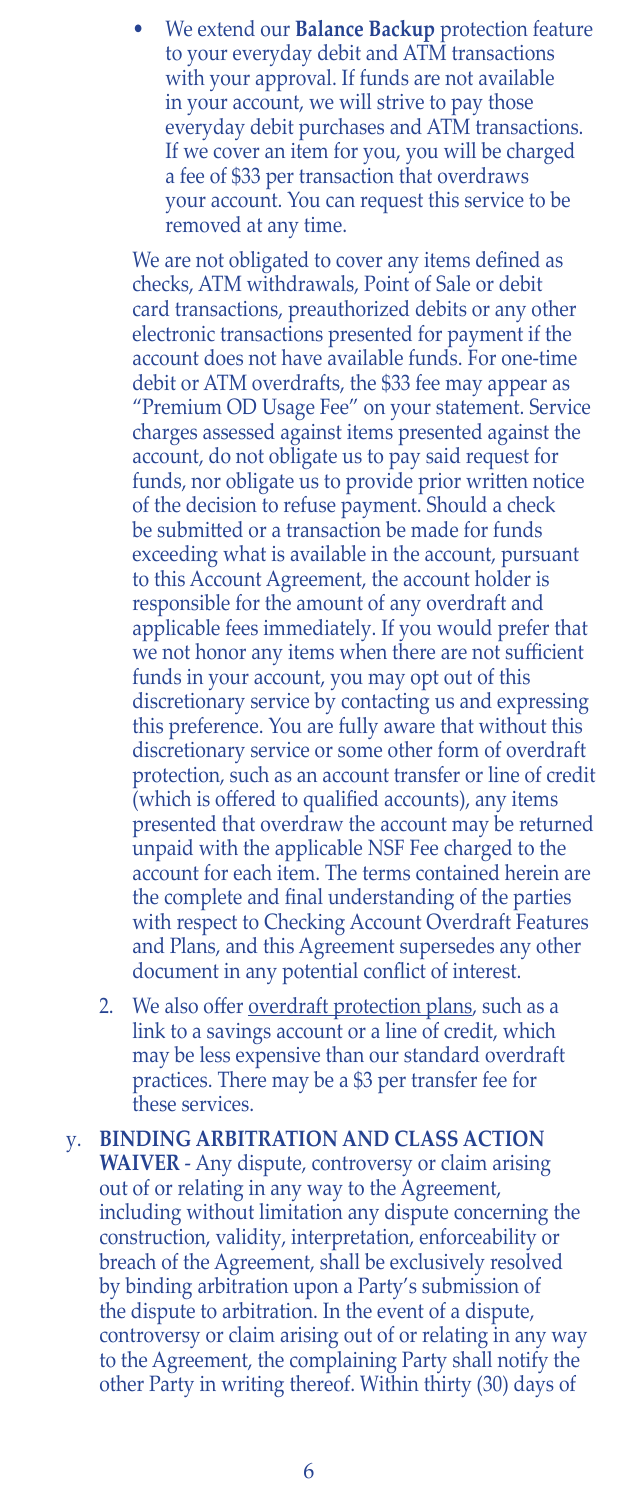such notice, both Parties shall meet at an agreed location to attempt to resolve the dispute in good faith. Should the dispute not be resolved within thirty (30) days after such notice, the complaining Party shall seek remedies exclusively through arbitration. The demand for arbitration shall be made within a reasonable time after the claim, dispute or other matter in question has arisen, and in no event shall it be made after two (2) years from when the aggrieved party knew or should have known of the controversy, claim, dispute or breach.

 **NO CLASS ACTION OR JOINDER OF PARTIES.**  YOU ACKNOWLEDGE THAT YOU AND WE AGREE THAT NO CLASS ACTION, CLASS-WIDE ARBITRATION, PRIVATE ATTORNEY GENERAL ACTION, OR OTHER PROCEEDING WHERE SOMEONE ACTS IN A REPRESENTATIVE CAPACITY, MAY BE PURSUED IN ANY ARBITRATION OR IN ANY COURT PROCEEDING, REGARDLESS OF WHEN THE CLAIM OR CAUSE OF ACTION AROSE OR ACCRUED, OR WHEN THE ALLEGATIONS OR FACTS UNDERLYING THE CLAIM OR CAUSE OF ACTION OCCURRED. Unless mutually agreed to by you and us, claims of two or more persons may not be joined, consolidated, or otherwise brought together in the same arbitration (unless those persons are joint account holders or beneficiaries on your account and/or related accounts, or parties to a single transaction or related transaction), whether or not the claim may have been assigned.

 **DISPUTES COVERED BY ARBITRATION.** YOU ACKNOWLEDGE THAT IN ARBITRATION THERE WILL BE NO RIGHT TO A JURY TRIAL. Any claim or dispute relating to or arising out of your Accounts or our relationship will be subject to arbitration, regardless of whether that dispute arose before or after your receipt of this notice. Disputes include claims made as part of a class action, private attorney general or other representative action, it being expressly understood and agreed to that the arbitration of such claims must proceed on an individual (non- class, non-representative) basis and the arbitrator may award relief only on an individual (non-class, non-representative) basis. Disputes also include claims relating to the enforceability or interpretation of any of these arbitration provisions. Any questions about whether disputes are subject to arbitration shall be resolved by interpreting this arbitration provision in the broadest way the law will allow it to be enforced. All disputes are subject to arbitration, no matter what legal theory they are based on, or what remedy (damages, or injunctive or declaratory relief) they seek. Disputes include any unresolved claims concerning any services relating to your Accounts. Disputes include not only claims made directly by you, but also made by anyone connected with you or claiming through you, such as a joint account holder, account beneficiary, employee, representative, agent, predecessor or successor, heir, assignee, or trustee in bankruptcy. Disputes include not only claims that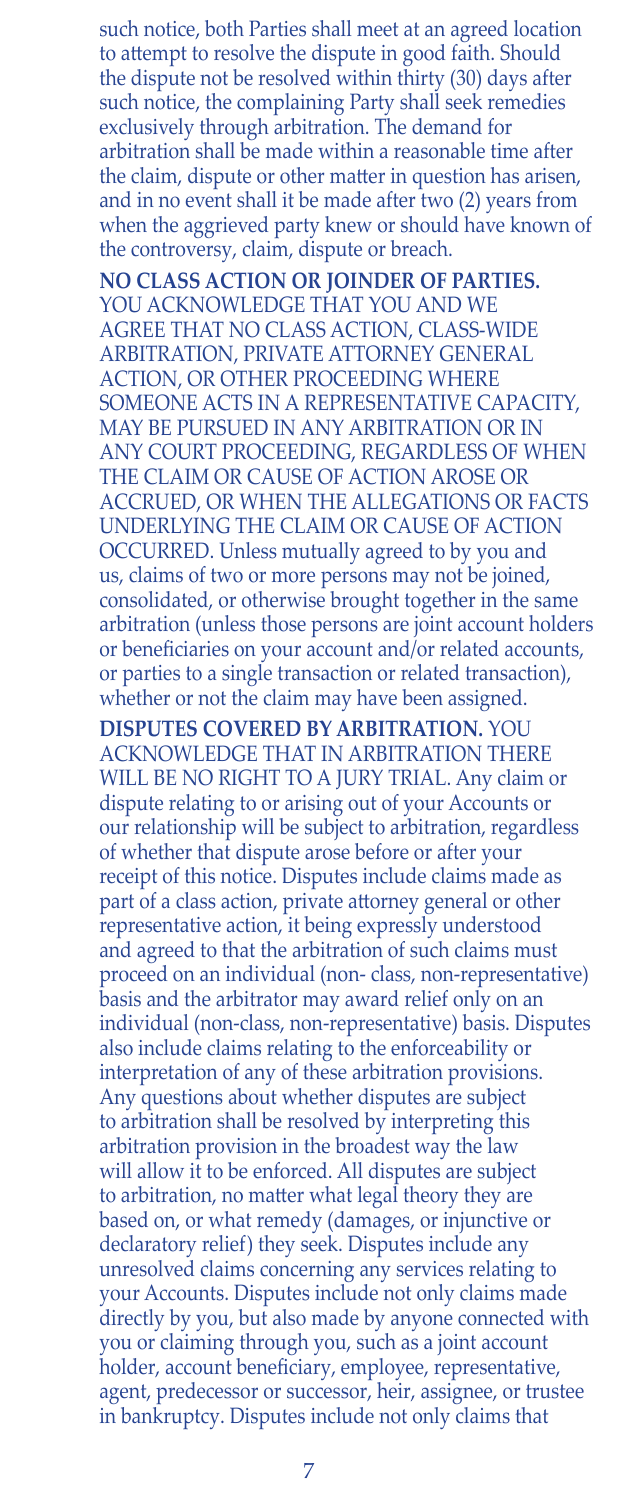relate directly to the Credit Union, but also its parent, affiliates, successors, assignees, employees, and agents, and claims for which we may be directly or indirectly liable, even if we are not properly named at the time the claim is made. Disputes include claims based on any theory of law, contract, statute, regulation, tort (including fraud or any intentional tort), or any other legal or equitable ground, and include claims asserted as counterclaims, cross-claims, third-party claims, interpleaders or otherwise; and claims made independently or with other claims. If a party initiates a proceeding in court regarding a claim or dispute which is included under this Resolution of Disputes by Arbitration provision, the other party may elect to proceed in arbitration pursuant to this Resolution of Disputes by Arbitration provision.

 **DISPUTES EXCLUDED FROM ARBITRATION.** Disputes filed by you or by us individually in a small claims court are not subject to arbitration, so long as the disputes remain in such court and advance only an individual (non-class, non-representative) claim for relief. However, if a matter in small claims court is removed, transferred, or appealed to a non-small claims court, that claim shall be subject to this Resolution of Disputes by Arbitration provision. Disputes filed by us related to a direct or indirect consumer credit transaction or business credit transactions will also be excluded from arbitration.

 **COMMENCING AN ARBITRATION**. The arbitration must be filed with the American Arbitration Association. If you initiate the arbitration, you must notify us in writing at: Truliant Federal Credit Union, Attn: Legal Department, 3200 Truliant Way, Winston- Salem, NC 27103. If we initiate the arbitration, we will notify you in writing at your last known address on file. You may obtain a copy of the arbitration rules, as well as additional information about initiating an arbitration by contacting the American Arbitration Association. The arbitration shall be conducted in the same city as the U.S. District Court closest to our headquarters, unless the parties agree to a different location in writing.

 **COSTS.** The party initiating the arbitration shall pay the initial filing fee. If you file the arbitration and an award is rendered in your favor, we will reimburse you for your filing fee. All other fees and costs will be allocated in accordance with the rules of the arbitration forum. However, we will advance or reimburse filing and other fees if the arbitrator rules that you cannot afford to pay them or finds other good cause for requiring us to do so, or if you ask us in writing and we determine there is good reason for doing so. Each party shall bear the expense of their respective attorneys, experts, and witnesses and other expenses, regardless of who prevails, but a party may recover any or all costs and expenses from another party if the arbitrator, applying applicable law, so determines.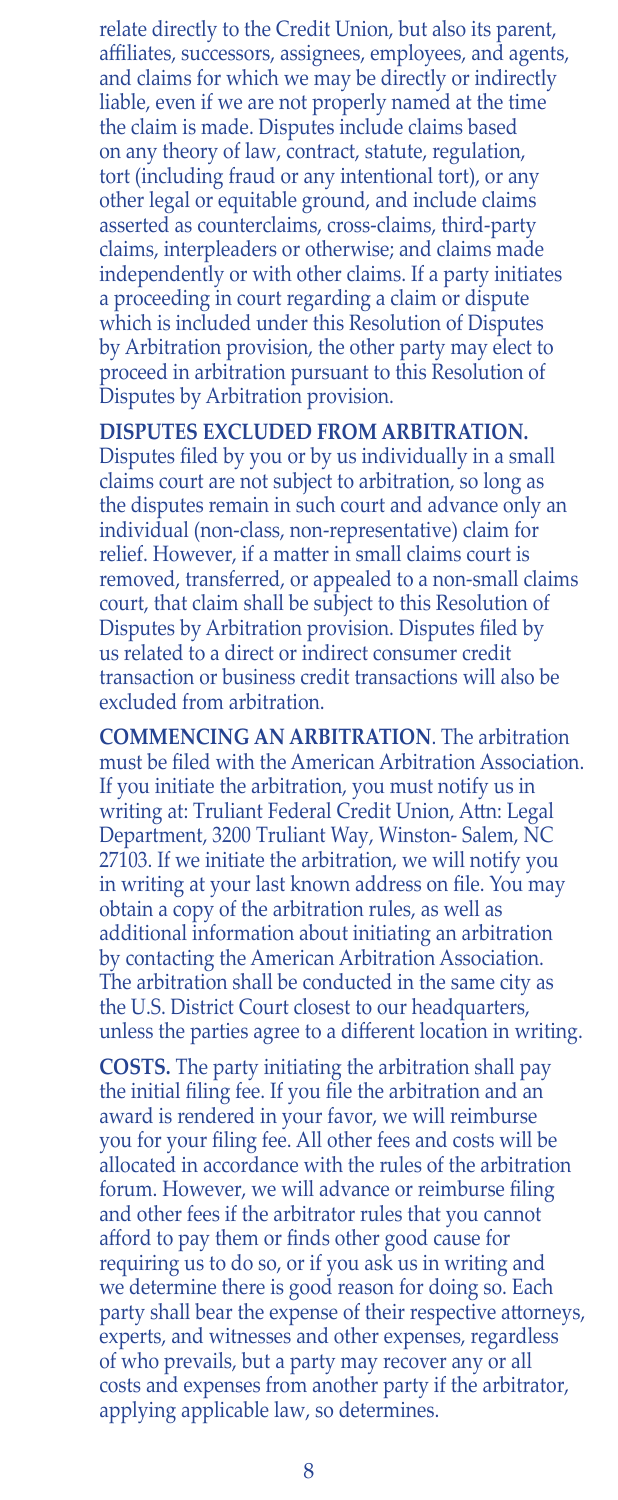**ARBITRATION AWARD**. The arbitrator's award shall be final and binding unless a party appeals it in writing to the arbitration forum within fifteen days of notice of the award or pursuant to the rules of the arbitration forum, whichever is later. The appeal must request a new arbitration before a panel of three neutral arbitrators selected in accordance with the rules of the same arbitration forum. The panel will consider all factual and legal issues anew, follow the same rules that apply to a proceeding using a single arbitrator, and make decisions based on the vote of the majority. Costs will be allocated in the same manner as allocated before a single arbitrator. An award by a panel is final and binding on the parties after fifteen days of notice of the award or pursuant to the rules of the arbitration forum, whichever is later. A final and binding award is subject to judicial intervention or review only to the extent allowed under the Federal Arbitration Act or other applicable law. A party may seek to have a final and binding award entered as a judgment in any court having jurisdiction.

 **GOVERNING LAW**. You and we agree that our relationship includes transactions involving interstate commerce and that these arbitration provisions are governed by, and enforceable under, the Federal Arbitration Act. To the extent state law is applicable, the laws of the State of North Carolina shall apply.

 **SEVERABILITY, SURVIVAL**. These arbitration provisions shall survive (a) termination or changes to your accounts or any related services; (b) the bankruptcy of any party; and (c) the transfer or assignment of your Accounts or any related services. If any portion of this Resolution of Disputes by Arbitration provision is deemed invalid or unenforceable, the remainder of this Resolution of Disputes by Arbitration provision shall remain in force. No portion of this Resolution of Disputes by Arbitration provision may be amended, severed, or waived absent a written agreement between you and us. **APPLICABILITY**. Arbitration will not apply to your Account as long as you are an active duty Service Member.

#### z. **NIGHT DEPOSITORY SERVICE DISCLOSURE**

Truliant Federal Credit Union ("Credit Union") offers night depository services under these terms and conditions in this Account Agreement. By utilizing this service, you are agreeing to the following terms and conditions:

For purposes of these terms and conditions, the following definitions will apply.

- **Business Day** A business day is any day Monday through Friday the Credit Union is operating and open for business except any federal holidays the Credit Union observes.
- **Night Depository Facility** Any of the facilities operated by the Credit Union for the purpose of accepting deposits from Credit Union Members.
- **Assumption of Risk** Member hereby assumes any and all risks arising out of or incidental to the use of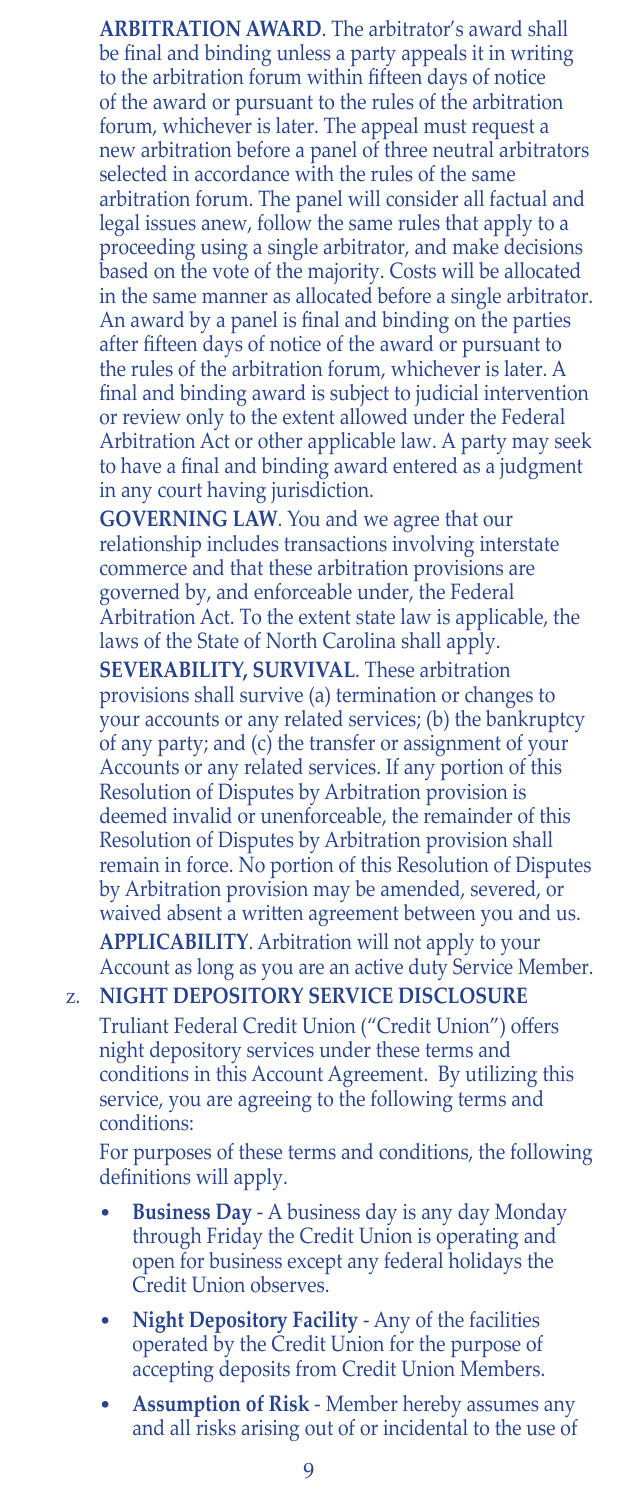the night depository services. Member acknowledges that Credit Union has provided instructions on the proper operation and use of its night depository facility.

 **Procedures for Making Deposits.** Credit Union provides deposit envelopes and will provide sealing bags as necessary upon request. Member shall place all envelopes and/or sealed bag(s) in the night depository facility. The Member shall take all action necessary to ensure the envelope(s) and/or sealed bag(s) are properly placed in the appropriate receptacle. Member shall make sure envelopes are filled out correctly upon deposit. Member shall make sure all sealed bags deposited in the night depository facility will contain an itemized deposit slip listing all currency, coins, and negotiable instruments. All negotiable instruments must be itemized on the deposit ticket or a separate calculator tape must be provided. All negotiable instruments must have proper endorsements, which include "pay to the order of" and the business name.

 **Procedures for Removing and Processing Deposits.** Any night depository envelopes or bags that were deposited before 7am in the night depository will be removed each business day (Monday-Friday) for processing. Credit Union will verify each deposit and will credit the face value of the currency, coins and negotiable instruments, which the Credit Union finds in each envelope and/or sealed bag to the Member's account. Availability of all deposits will be subject to the Credit Union's Funds Availability Policy.

Credit Union's findings and records with respect to the contents of each bag will be conclusive and binding upon the Member. If Credit Union finds evidence that a bag has been tampered with Credit Union will contact the member to inform them of the situation.

 **Limitation of Liability.** By using this service, you understand and agree that the Credit Union will not be liable for any loss or damage sustained by the Member or any employee or agent of the Member resulting from the Member's (or its employee's or agent's) inability to operate the facility. Credit Union will not be responsible for any loss or damage suffered by any person due to an act of nature, vandalism, or malicious mischief.

Once the contents (currency, coins, and negotiable instruments only) are correctly deposited into a night depository, Member will not be responsible for any loss or damage to the contents due to an act of nature, vandalism, or malicious mischief. Credit Union will not be responsible for any loss resulting from the unlawful or dangerous use of the night depository facility by any person or otherwise.

 The Credit Union will not be responsible for the loss, destruction, or misplacement of all or any part of, or shortage of the deposits or contents in any of Member's bags deposited in the night depository facility unless such loss, destruction or misplacement is legally proven to be a direct result of the gross negligence of the Credit Union.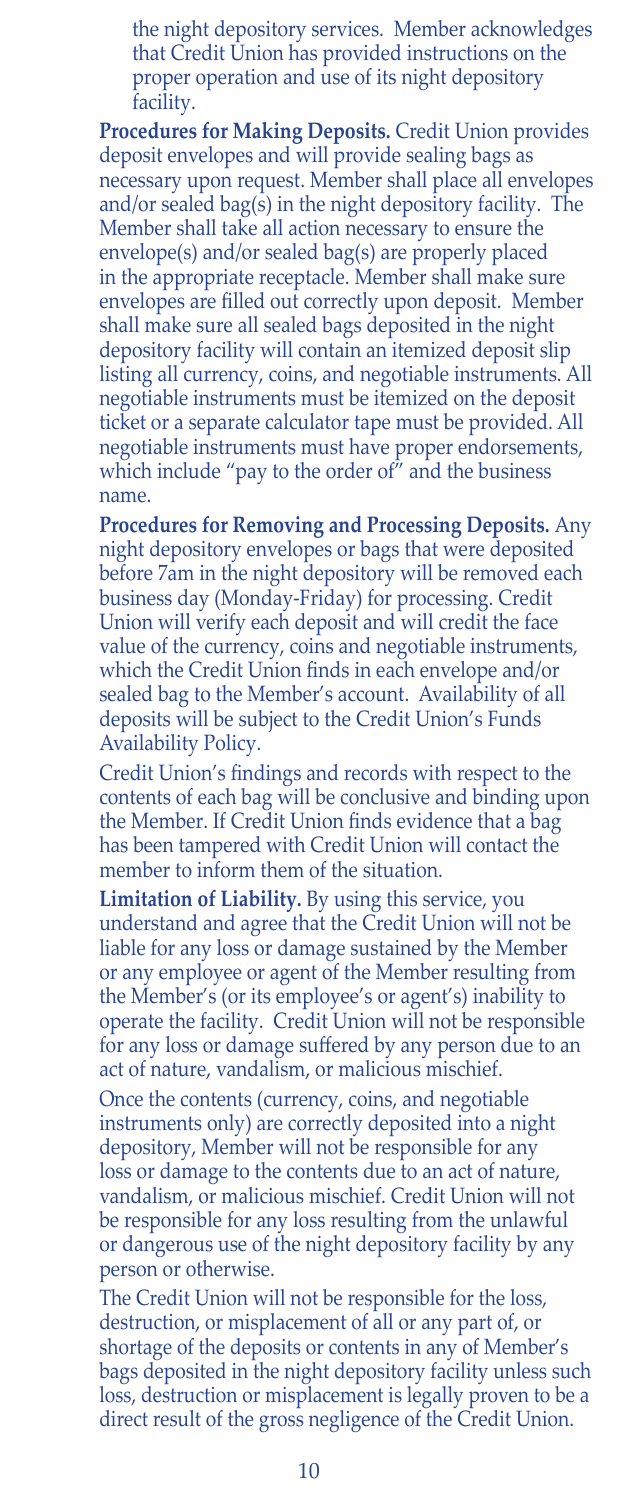**Miscellaneous Terms of Use.** By using this service, you understand and agree that you shall indemnify Credit Union from and against all injuries, losses, damages, expenses (including, but not limited to reasonable attorney's fees), actions and causes of action which Credit Union incurs as a result of the provision of services hereunder, except for Credit Union's own gross negligence or willful misconduct. You also understand and agree that this disclosure contains the entire understandings between you and the Credit Union hereto regarding the provision of night depository services by the Credit Union. Credit Union reserves the right to modify and withdraw its night depository service from any Member at any time, without notice, and will not be liable for any loss to the Member which results from such action.

## **2. Savings Account:**

- a. Savings accounts are tiered rate accounts. A tiered rate account pays different dividend rates based on specified balance levels. Rate sheets may be obtained by visiting your local branch, on our website or by calling (800) 822-0382. The dividend rate on this tiered rated account is determined each day based on the daily balance, and the rate is applied to the entire balance.
- b. Any joint owner may pledge or assign this account as collateral to secure the payment of any loan or loans, and any such pledge or assignment shall not operate to sever or terminate, either in whole or in part, any joint estate or other relationship established by this Agreement.
- c. Transaction limitations: During any month, you may not make more than six withdrawals or transfers to another Credit Union account of yours or to a third party by means of preauthorized or automatic transfer or telephonic order or instruction (including 24-hour account access).
- d. Par Value of Share: The par value of a membership share in this Credit Union is \$5. The minimum balance to open any account is the purchase of a \$5 membership share in the Credit Union. There may be additional minimum balances required, in addition to the membership share, for other Credit Union accounts. Please see account requirements.
- e. If your membership savings account goes below the \$5 minimum balance, the Credit Union, at any time, may use any funds available in other accounts which you have any ownership in to bring the balance back up to \$5.

### **3. All Accounts on Which Checks Can Be Written:**

a. If you do not purchase check stock from the Credit Union or our approved vendor, you accept the risk that we may refuse to pay the check. We may also refuse any withdrawal or transfer request which you attempt on forms not approved by us or by any method we do not specifically permit. You agree not to use any checks that contain a background image or selection of ink choices that interferes with our or any other financial institution's ability to produce a digital image of your check. If you do, you will be responsible for any losses you or another person suffers because of the inability to produce a readable image of your check.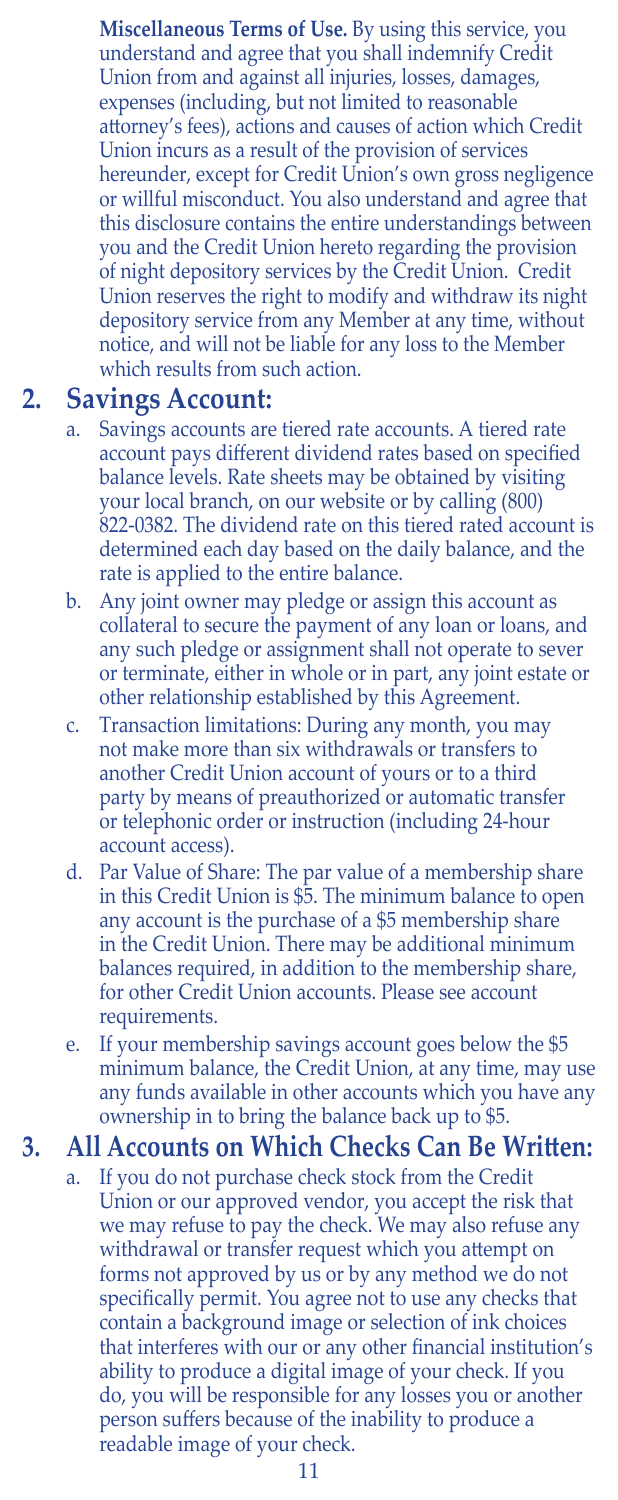- b. The Credit Union may pay a check on whatever day it is presented for payment, notwithstanding the date (or any other limitation on the time of payment) appearing on the check.
- c. Any oral or written stop payment order must specify the precise account number, check number, payee, date and amount.
- d. When paid, checks become the property of the Credit Union and will not be returned either with the periodic statement of the account or otherwise.
- e. Except for fraud or gross negligence, the Credit Union is not liable for any action it takes regarding the payment or nonpayment of a check.

# **4. Checking Account (Truly Free, Advantage or Senior Advantage):**

- a. The Credit Union is under no obligation to pay a check or permit a withdrawal that exceeds the fully paid and collected balance in your account. However, if any party authorized to sign on an account writes a check or otherwise withdraws funds so that withdrawals from the account exceed the balance in the account, the Credit Union may, nevertheless, honor any check or other withdrawal and transfer any available funds to the overdrawn account in the amount of the resulting overdraft, and the Credit Union may impose such fees as may be applicable including but not limited to any fees applicable to the overdraft or transfer.
- b. Minimum Balance Requirements: There are no minimum balance requirements for Truly Free Checking and Senior Advantage Checking that have any activity in a 12 month period. The minimum balance required to open and maintain an Advantage Checking account is \$2,500 in either Savings, Checking, or a Money Market account. If the balance falls below  $\tilde{\$2,500}$  during any day, you will be charged a \$7.50 fee for that month.
- You must be at least fifty-five (55) years old to open a Senior Advantage Checking account.

## **5. Select and Select Plus Money Market Accounts:**

- a. These Money Market accounts are tiered rate accounts. A tiered rate account pays different dividend rates based on specified balance levels. The dividend rate on these tiered rated accounts is determined each day based on the daily balance, and the rate is applied to the entire balance. The minimum balance to open a Select Money Market is \$1,000. The minimum balance to open a Select Plus Money Market is \$100,000. Rate sheets may be obtained by visiting your local branch, on our website or by calling (800) 822-0382.
- b. Transaction limitations: During any month, you may not make more than six withdrawals or transfers to another Credit Union account of yours or to a third party by means of preauthorized or automatic transfer or telephonic order or instruction (including 24-hour account access).
- c. Please see the section entitled "All Accounts on Which Checks Can Be Written" for terms governing check writing against these accounts.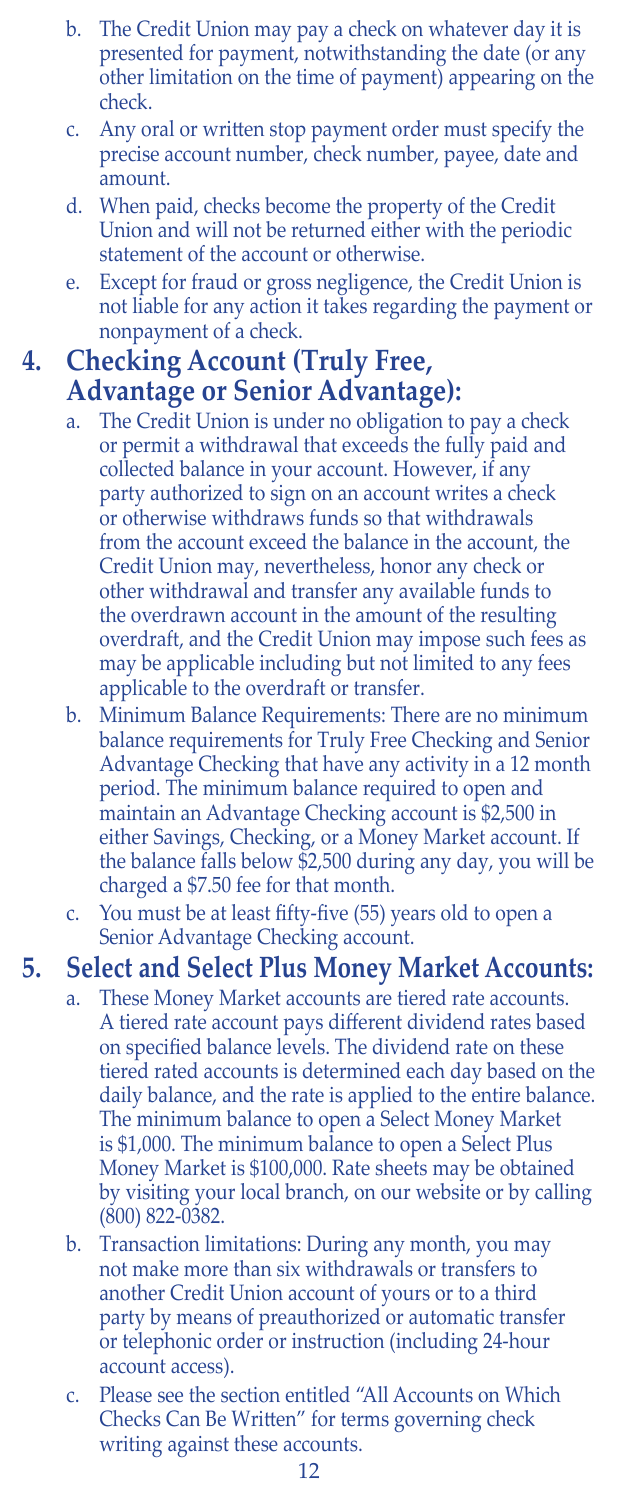# **6. Investor's Money Market:**

- This is a tiered rate account. Please see the Select Money Market Accounts section for details on tiered rate accounts.
- b. The Investor's Money Market account is only for members who have a relationship with Truliant Financial Advisors, which is affiliated with the Credit Union. The Credit Union reserves the right to transfer all funds to another money market account if you do not maintain a minimum relationship, as determined by the Credit Union. Your accounts at the Credit Union, together with this account, are insured up to \$250,000 by the National Credit Union Administration, a United States government agency. Accounts established with Truliant Financial Advisors are not federally insured and may lose value.
- c. The minimum balance to open an Investor's Money Market account is \$10,000.
- d. Please see the section entitled "All Accounts on Which Checks Can Be Written" for terms governing check writing against this account.

## **7. Joint Account Agreement:**

If you open a joint account:

- a. The Credit Union is authorized to recognize any signature subscribed on the Account Agreement in the transaction of any business on any account subject to this Agreement.
- b. If you are a joint owner of this account, you agree with all other owners and with the Credit Union that all sums now or hereafter paid to your credit in any account subject to this Agreement, together with all accumulations thereon, are and shall be owned by you as joint tenants with a common law right of survivorship and not as tenants in common, and that all such amounts shall be subject to withdrawal by either or any of you, or payment to any of you, and that any of you may terminate the rights in any such account of any other joint owner by the removal of any other joint owner's name from the account. You also agree that any joint owner may make changes to the notice preferences and overdraft features of the joint account. The Credit Union may make payment to any joint owner or to the survivor or survivors of any joint owner, and any such payment shall discharge the Credit Union from any liability for such payments.
- c. The right or authority of the Credit Union under this Agreement shall not be changed or terminated by any joint owner except by written or electronic notice (in a manner determined by the Credit Union) to the Credit Union, and termination shall not affect transactions theretofore made.

#### **8. Custodial Account:**

The Credit Union is hereby authorized to recognize the signature of the Custodian, subscribed on the Custodial Account signature card in the payment of funds or the transaction of any business for the account.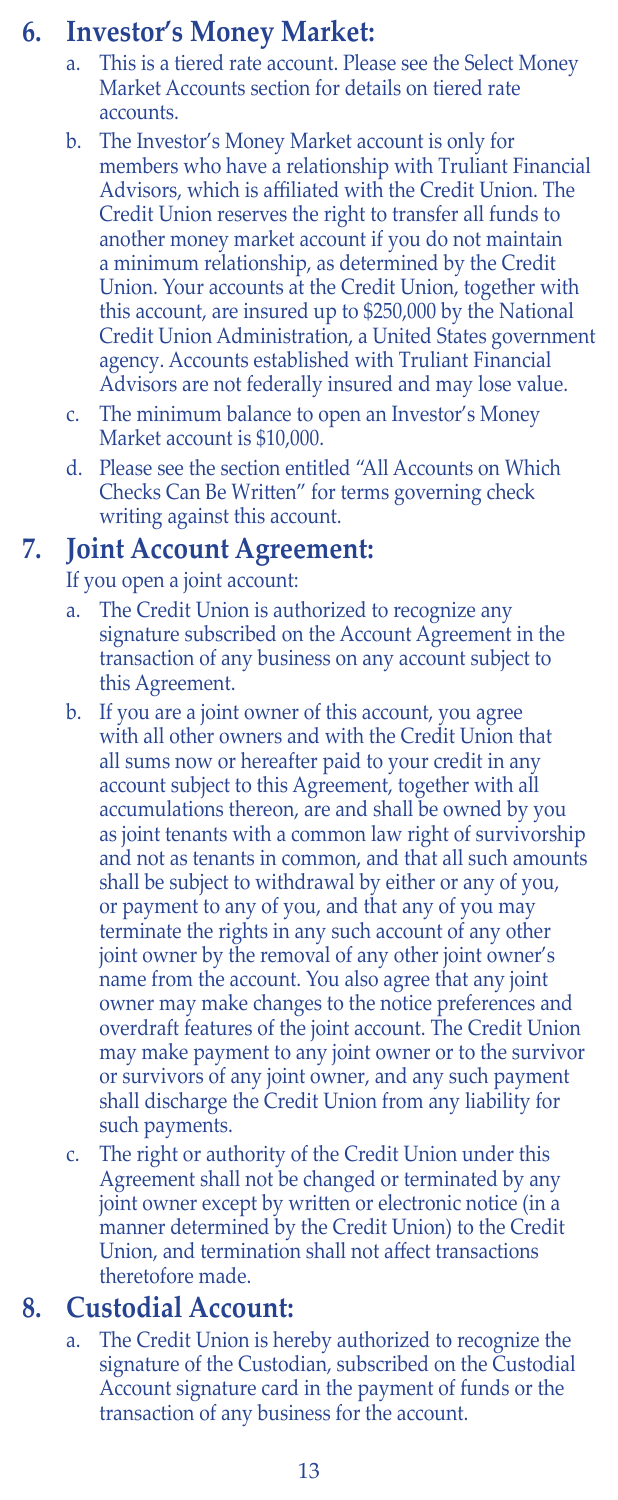- b. If a successor custodian is designated and signs on the Custodial Account signature card, the Credit Union is hereby authorized to treat the successor custodian in all respects in the event the original custodian is not eligible, renounces or dies before the minor attains the age of twenty-one (21) years.
- c. Neither the custodian nor the beneficiary may pledge the account as collateral to secure a loan or loans.
- d. The Custodial Account is governed by the North Carolina Uniform Transfers to Minors Act, Article 12, Sections 33A-1 through 33A-24 of the General Statutes of North Carolina.

# **9. Vacation Club Account:**

No limit on withdrawals for loan payments, online banking transfers or over the counter withdrawals (\$10 excessive withdrawal fee after 3 over-the-counter withdrawals per month). ATM withdrawal limit of \$505 total per day, no frequency limit.

## **10. Christmas Club Account:**

On November 1 of each year, the Credit Union will transfer all funds to your Checking account, or Savings if you have no Checking. Additional withdrawals may be made from the account using online banking, RSVP or when speaking with a representative. No limit on withdrawals for loan payments, online banking transfers or over the counter withdrawals (\$10 excessive withdrawal fee after 3 over-the-counter withdrawals per month). ATM withdrawal limit of \$505 total per day, no frequency limit.

## **11. Systematic Savings Club Account (Rainy Day or Save Your Way):**

- The Systematic Savings Club Account is a savings plan. The following services are required to open this account:
	- 1. online banking or RSVP phone teller, and
	- 2. a Truliant checking account

A Systematic Savings Club Account may not be used as overdraft for any other share account.

- b. For Rainy Day Accounts, each day at a specified time, an electronic funds transfer from your checking account to your Rainy Day Account will occur. The funds transfer will consist only of the portion of your balance "right of the decimal" with the maximum transfer amount being \$0.99 and the minimum transfer amount \$0.
- c. For Save Your Way Accounts, the funds transfer will consist of the portion of your balance specified by you. The minimum daily transfer amount being \$1.99 to a maximum of \$20.
- d. No limit on withdrawals for loan payments, online banking transfers or over-the-counter withdrawals (\$10 excessive withdrawal fee after 3 over-the-counter withdrawals per month). ATM withdrawal limit of \$505 total per day, no frequency limit.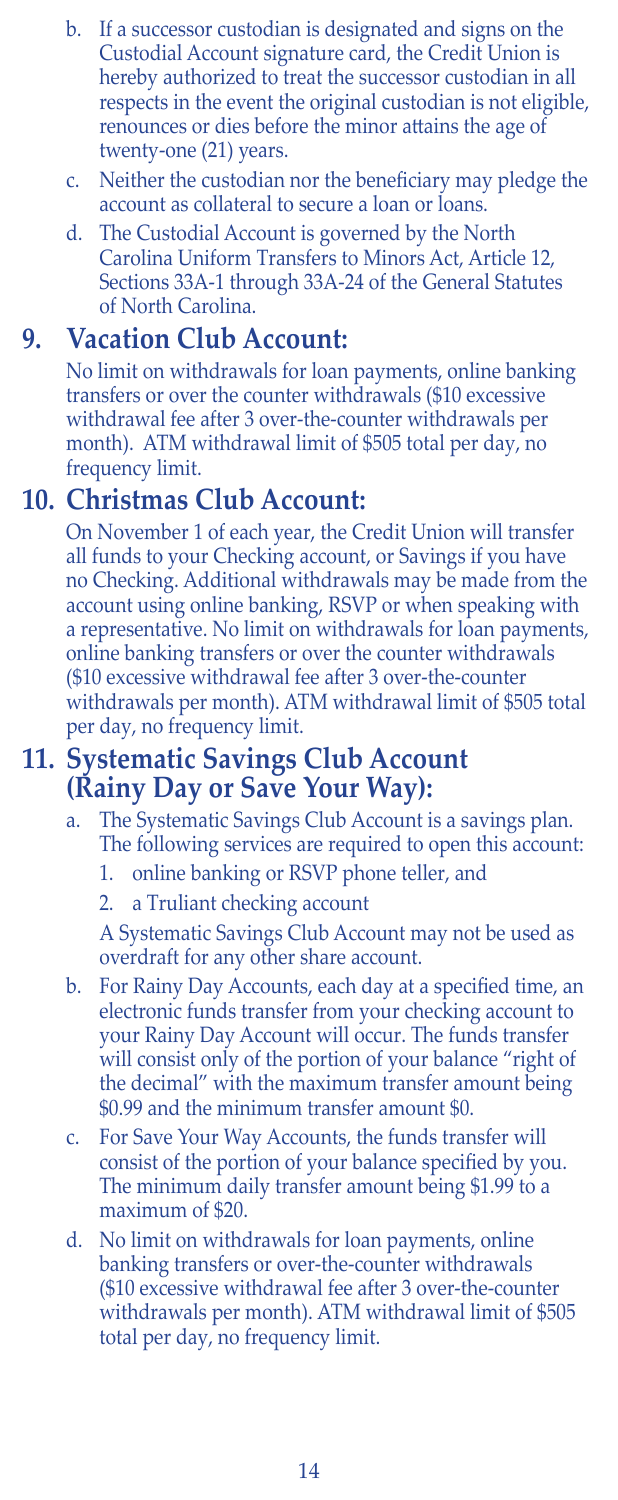# **12. Certificate Accounts:** Individual Retirement Account (IRA) or Regular

- a. The annual percentage yield disclosed in the rate insert assumes dividends remain on account until maturity and withdrawal will reduce earnings.
- b. A substantial penalty is imposed if the certificate funds other than dividends are withdrawn prior to the original or renewal maturity hereof.
- c. Penalties for Early Withdrawal: If the early withdrawal reduces the principal amount of the certificate below the minimum amount required, the certificate will be canceled. In all cases of early withdrawal, a penalty will be imposed equal to the dividends on the principal withdrawn for the lesser of
	- 1) the number of days since opening or renewal, or
	- 2) the number of days penalty according to the following chart:

| If the term is:    | Penalty    |
|--------------------|------------|
| 7 days to 1 year   | 90 days    |
| 1 year to 4 years  | 180 days   |
| 4 years or greater | $365$ days |

- d. The amount withdrawn will not be considered in the calculation of any future dividends. In any case of withdrawal of principal prior to the maturity date, if the dividends available at the time of withdrawal are not sufficient to cover the applicable penalty, the Credit Union will deduct from the principal an amount sufficient to cover the applicable penalty.
- e. Your certificate account will automatically renew into a certificate of like term and maturity. You WILL have a grace period of 7 days after the maturity date to withdraw the funds in the account without being charged an early withdrawal penalty.

# **13. Select IRA Money Market Account**

- a. Please see Select Money Market Account terms for an explanation of dividend payments and fees on this account.
- b. This account cannot otherwise be transferred, assigned, pledged or used as loan collateral.

## **14. IRA Savings Account:**

- a. Please see the Savings Account terms for an explanation of dividend payments on this account.
- b. No penalty will be assessed for the internal transfer of funds from this IRA account to another IRA account offered by this Credit Union.
- c. No penalty will be assessed for the direct transfer of funds from this IRA account to an IRA account at another financial institution.
- d. This account cannot otherwise be transferred, assigned, pledged or used as loan collateral.
- e. No regularly scheduled fees apply to this account.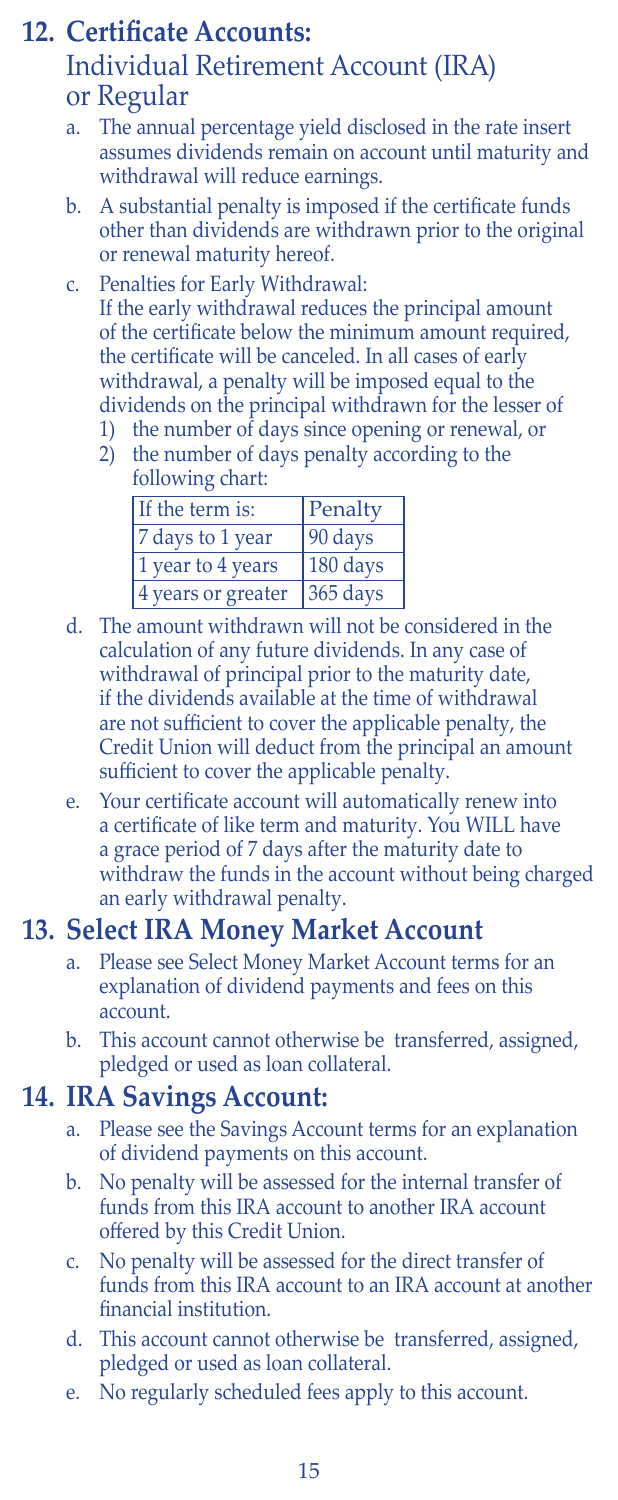# **FEES AND SERVICE CHARGES**

### **All Accounts:** Transfer/withdrawal by phone \$2.00/call (excluding 24-hour account access) Statement copies (duplicates) \$2.00/statement Official check, payable to third party \$5.00/check Deposit item returned unpaid \$10.00/item Loan payment returned unpaid \$29.00/item Partial share fee (see acct. terms) \$0-\$4.99 Wire transfer (outgoing) \$25.00 (Domestic) Wire transfer (incoming) \$10.00 Non-participation fee (see acct. terms) \$10.00/month Levy/Garnishment Processing \$65.00/order Abandoned property fee \$40.00 Account Research  $$25.00/hour$  (1 hour min) Service Center transactions \$1.00/transaction **Savings Accounts:** Excess withdrawals (more than \$10.00/withdrawal 3 over the counter per month) **All Accounts on Which Checks Can Be Written:** Transfer fee (from any available \$3.00/transfer funds to cover non-sufficient funds check or ACH draft) Stop payment fee \$25.00/check Check printing fee Prices may vary **Monthly Service Fees:** Truly Free Checking  $$0.00$ Advantage Checking\*  $$7.50$ *\*waived if minimum balance maintained* **Overdraft Fees:** Overdrafts caused by any means \$33.00/transaction or including check, ATM, electronic attempted transaction or in person (as permitted by applicable law) **Non-Sufficient Funds Fee:** \$33.00/transaction **Automated Teller Machine (ATM)/ Debit Card Service:** Annual fee No charge Replacement card \$15.00/card Truliant owned ATMs No charge VISA Debit transaction No charge

Non-Truliant owned ATMs \$2.00/item Withdrawal, POS withdrawal, Transfer or Inquiry

\$35.00 (International) additional cost may apply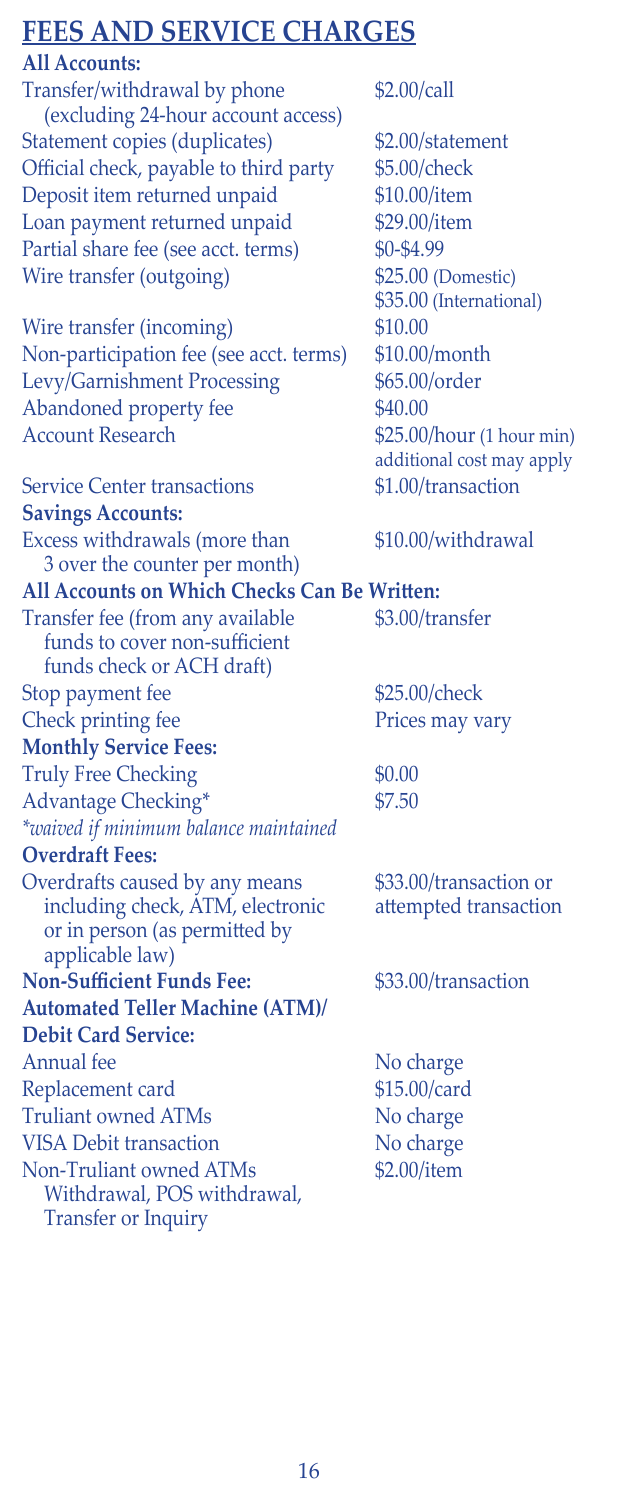# **YOUR ABILITY TO WITHDRAW FUNDS at all locations of Truliant Federal Credit Union**

Our policy is to make funds from your deposits available to you on the first business day after the day we receive your deposit. Funds from electronic direct deposits to your account will be available on the day we receive the deposit. When your funds become available, you can withdraw the funds in cash and we will use the funds to pay checks that you have written.

For determining the availability of your deposits, every day is a business day, except Saturdays, Sundays and federal holidays. If you make a deposit in person directly to one of our employees at one of our branches before that branch's posted closing time on a business day that we are open, we will consider that day to be the day of your deposit.

# **Longer Delays May Apply**

In some cases, we will not make all of the funds that you deposit by check available to you on the first business day after the day of your deposit. Items deposited at Co-Op Shared Branch facilities will be available on the second business day after the day the deposit is made. Depending on the type of check that you deposit, funds may not be available until the seventh business day after the day of your deposit. However, the first \$225 of your deposit will be available on the first business day with the exception of Co-Op Shared Branch deposits where the first \$225 of your deposit will be available on the second business day.

If we are not going to make all of the funds from your deposit available on the first business day, we will notify you at the time you make the deposit. We will also tell you when the funds will be available. If your deposit is not made in person to one of our employees, or if we decide to take this action after you have left the premises, we will send you the notice by the day after we receive your deposit. If you will need the funds from a deposit right away, you should ask us when the funds will be available. In addition, funds you deposit by check may be delayed for a longer period under the following circumstances:

- We believe a check you deposit will not be paid.
- You deposit checks totaling more than \$5,525 on any one day.
- You redeposit a check that has been returned unpaid.
- You have overdrawn your account repeatedly in the last six months.
- There is an emergency such as failure of communications or computer equipment.

We will notify you if we delay your ability to withdraw funds for any of these reasons and we will tell you when the funds will be available. They will generally be available no later than the seventh business day after the day of your deposit.

# **Special Rules for New Accounts**

If you are a new member, the following special rules will apply during the first 30 days your account is open:

Funds from electronic direct deposits to your account will be available on the day we receive the deposit. Funds from deposits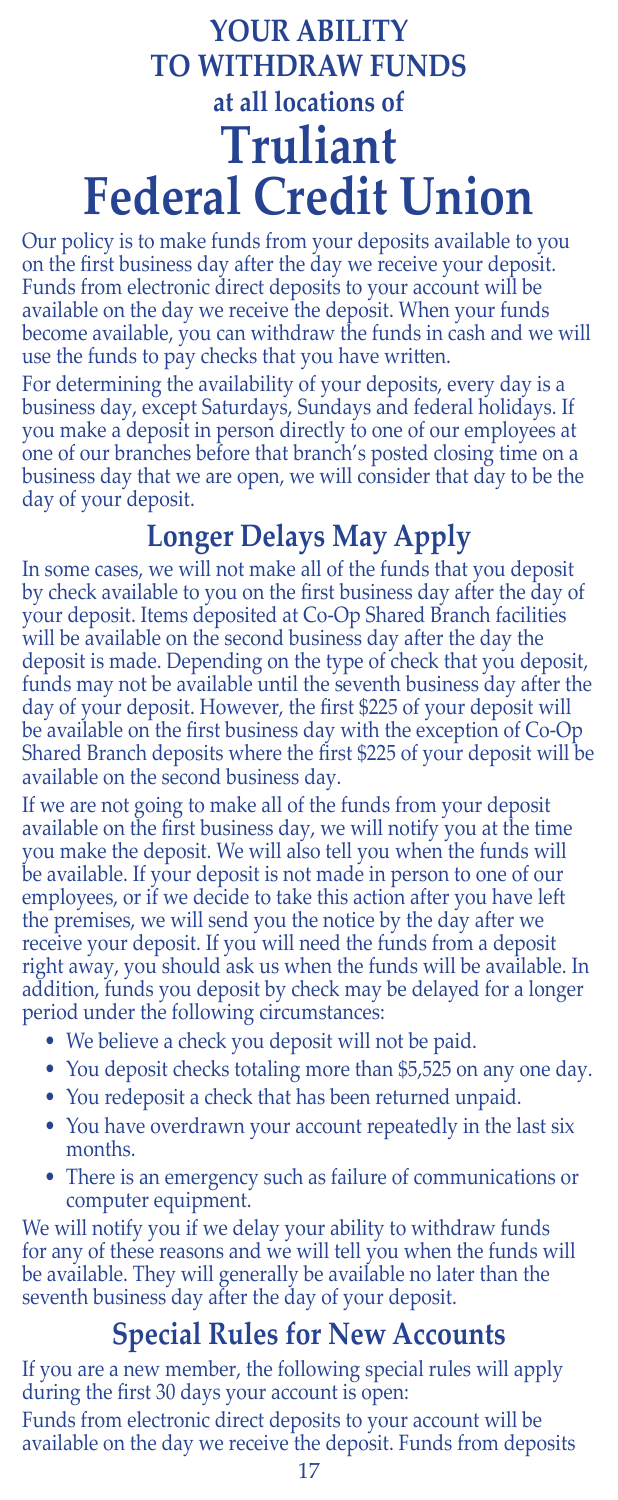of cash, wire transfers, and the first \$5,525 of a day's total deposits of cashier's, certified, teller's, traveler's, and federal, state and local government checks will be available on the first business day after the day of your deposit if the deposit meets certain conditions. For example, the checks must be payable to you. The excess over \$5,525 will be available on the ninth business day after the day of your deposit. If your deposit of these checks (other than a U.S. Treasury check) is not made in person to one of our employees, the first \$5,525 will not be available until the second business day after the day of your deposit.

Funds from all other check deposits will be available on the ninth business day after the day of your deposit.

# **TRULIANT FEDERAL CREDIT UNION Electronic Fund Transfers Disclosure and Agreement**

In this agreement, the words "you" and "your" mean the person applying for the Electronic Fund Transfer ("EFT") service. "We" us" means Truliant Federal Credit Union. "24-hour account" access" means the Credit Union's audio response system that allows transactions and inquiries by touch-tone telephone. The term "Transfer" as used herein refers to the transfer of funds between your accounts, and to the withdrawal of funds.

This agreement and disclosure applies to all ATM, Check and/ or Debit Cards ("Card") issued by Truliant Federal Credit Union as well as 24-hour account access phone services and other preauthorized Electronic Fund Transfers to or from your accounts. This agreement does not apply to online banking, our Tru2Go application or other internet based services.

By applying for and being approved for your EFT service or using your Card, you accept these disclosures and agree to the following terms, which supplement the agreements applicable to your accounts.

**1. LIABILITY FOR UNAUTHORIZED TRANSFERS OR WITHDRAWALS.** Tell us AT ONCE if you believe your Card has been lost or stolen, or has been used without your permission, or if you believe knowledge of your Personal Identification Number ("PIN") has been acquired by an unauthorized person. Telephoning is the best way of keeping your possible losses down.

If your Card has been lost or stolen or knowledge of your PIN is acquired by an unauthorized person, or if someone used your Card without your permission - and you tell us within two business days thereafter, you can lose no more than \$50. If you do not tell us of such occurrence within two business days after the happening of such occurrence, and we can prove we could have prevented the unauthorized use of such Card had you told us of such loss, theft, or other event, you can lose as much as \$500. For transactions through the VISA network, if you are not grossly negligent in handling your account, you will lose nothing for unauthorized use of your Card.

Also, if your statement shows Transfers that you did not make, tell us at once. If you do not tell us within 60 days after the statement was mailed or electronically sent to you, you may not get back any money you lost after the 60 days if we can establish that the loss would not have occurred but for your failure to notify us within the 60-day period.

If you are delayed in notifying us because of extenuating circumstances, such as extended travel or hospitalization, any time period stated shall be extended to a reasonable time.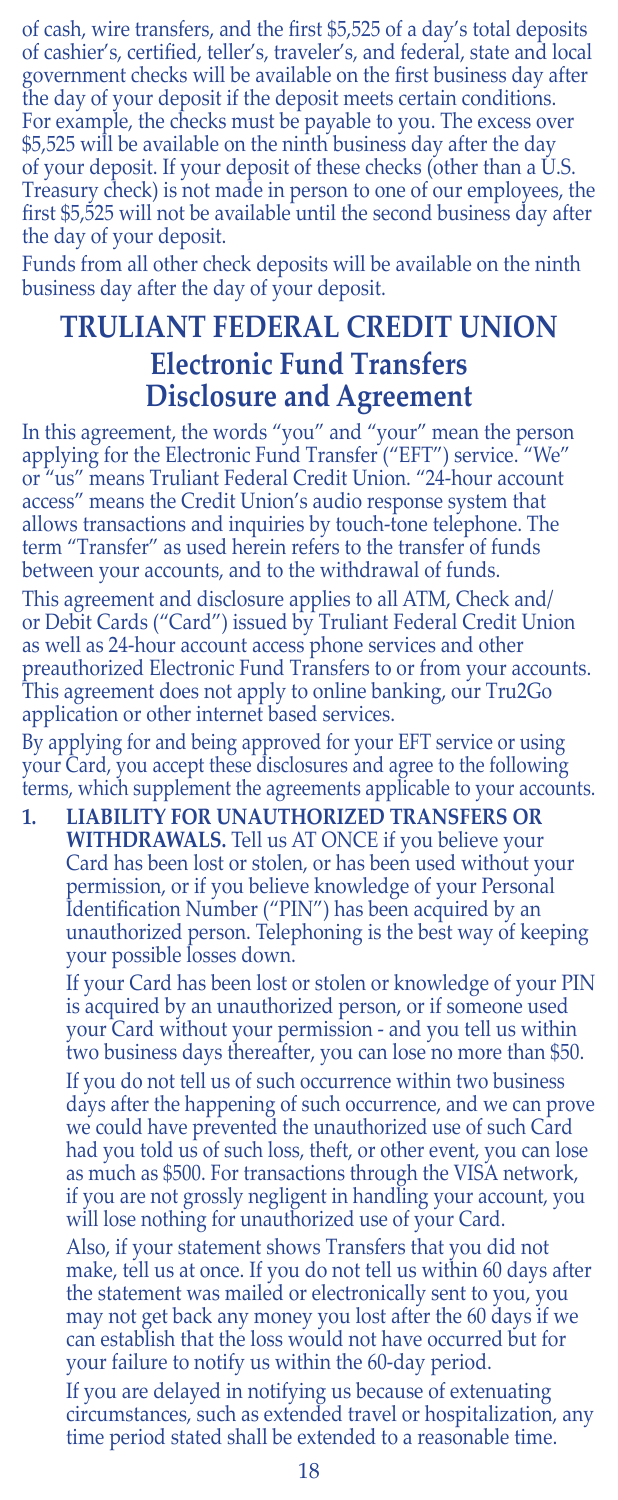#### **2. TELEPHONE NUMBER AND ADDRESS TO BE**

**NOTIFIED.** If you believe your Card has been lost or stolen, that knowledge of your PIN has been acquired by an unauthorized person, or that someone has used your Card or may use it to Transfer money from any of your accounts without your permission, call us at your local number or 800-822-0382. Or write to us at the following address: Truliant Federal Credit Union, Attention EFT, P.O. Box 26000, Winston-Salem, North Carolina 27114-6000.

#### **3. BUSINESS DAYS AND HOURS.**

Our business days are Monday through Friday. Holidays are not included.

Our business hours are 8:00 a.m. through 5:00 p.m., Eastern Time.

#### **4. TYPES OF AVAILABLE TRANSACTIONS AND LIMITS ON SUCH TRANSACTIONS**

- A. Account Access. You may use your Card to:
	- (1) Make balance inquiries and withdraw cash from your savings account or your checking account;
	- (2) Transfer funds between your savings account and your checking account, but not to or from any account of another member; and
	- (3) Purchase goods and services at participating merchants by debiting your account (Debit Card only).
- B. You may use 24-hour account access to:
	- (1) Obtain current balance information for asset and loan accounts;
	- (2) Make Transfers from asset accounts (except IRA accounts) and loan accounts, subject to applicable contract terms or regulations limiting Transfers from certain accounts;
	- (3) Withdraw money (by check sent to your home address) from asset accounts and loan accounts, up to balance and credit limits;
	- (4) Make other account inquiries such as: recent transactions, clearance of a check, check amount, loan payment amounts, and year to date dividends;
	- (5) Perform Transfers to and from other member accounts when the appropriate authorization has been obtained from the Credit Union;
	- (6) Change your PIN for 24-hour account access.
- You may use other preauthorized Electronic Fund Transfers to make Transfers to and from your savings and checking account. One time electronic fund transfers may include transfers initiated using information from a check written to a merchant.
- D. Limitations on frequency of withdrawals and Transfers. There is no limit on the dollar amount that you can Transfer between the accounts, nor on the number of such Transfers between your accounts. There is no limit on the number of times you may use 24-hour account access; however, we (1) may set limits on the total dollar amount of any one transaction; (2) may set limits on the length of time for each 24-hour account access phone call; (3) have the right to check and authorize each transaction before it becomes final; and (4) may limit the number of transactions in certain accounts as required by law.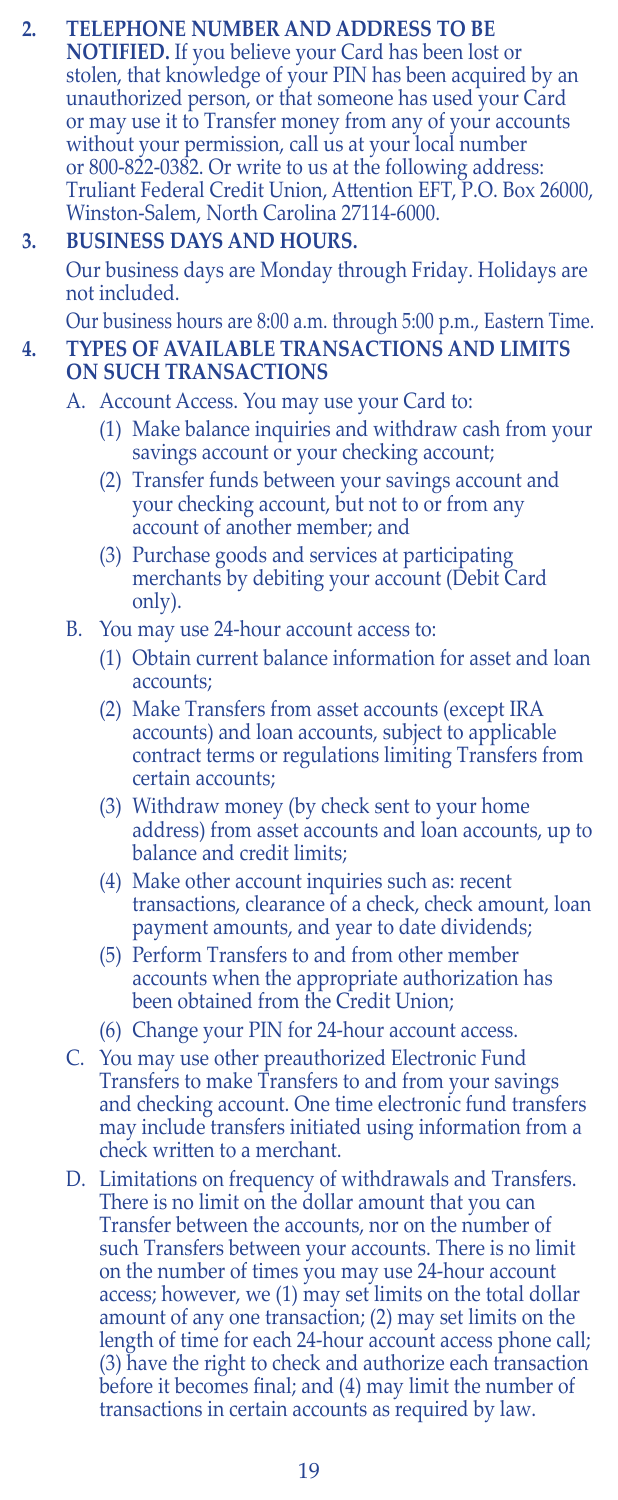- E. Limitations on dollar amounts of withdrawals using your Card. You may use your Card at an ATM to withdraw up to, but not in excess of, \$500 per day from all of your accounts combined. Lower cash withdrawal limits may be set by the financial institution which operates the ATM machine that is being used. Point of sale purchases using the VISA network are limited to \$15,000 per day.
- **5. CHARGES**. There is no charge for use of 24-hour account access or preauthorized Electronic Fund Transfers.
	- A. To use your Card, your account may be charged \$2 per financial transaction. (Financial transaction is any withdrawal, POS withdrawal, Transfer or inquiry.) In the event your Card is lost or stolen, it may be replaced at a cost of \$15 per Card. There is no annual fee to maintain the use of a Card. The Credit Union reserves the right to modify this fee policy upon notification of Cardholders.
	- B. Notice An automated teller machine operator or any national, regional, or local network utilized to affect a transaction may charge a fee for transactions at automated teller machines not operated by us.
- **6. DISCLOSURE OF ACCOUNT INFORMATION TO THIRD PARTIES.** We will disclose information to third parties about your accounts or the Transfers you make: (1) Where it is necessary for completing Transfers, or (2) In order to verify the existence and condition of any of your accounts for a third party, such as a credit bureau or merchant, or (3) In order to comply with government agency or court orders, or (4) If you give us your written permission.

#### **7. RIGHT TO RECEIVE DOCUMENTATION OF TRANSFERS.**

- A. Terminal Transfers. At the time that you make any Transfer through an ATM or other point of sale terminal to or from one of your accounts, you are entitled to receive an acknowledgment of the transaction.
- B. Preauthorized Credits. If you have arranged to have direct deposit made to your savings account or your checking account at least every 60 days from the same person or company, you can call us at your local number or 800-822-0382 to find out whether or not the deposit has been made.
- C. Periodic Statements. You will receive a monthly or quarterly account statement.
- **8. RIGHT TO STOP PAYMENT OF PREAUTHORIZED TRANSFERS, PROCEDURE FOR DOING SO, RIGHT TO RECEIVE NOTICE OF VARYING AMOUNTS, AND FINANCIAL INSTITUTION'S LIABILITY FOR FAILURE TO STOP PAYMENT.**
	- A. Right to stop payment and procedure for doing so. If you have told us in advance to make regular payments out of your account, you can stop any of these payments. Here's how: Call us at your local number or 800-822-0382, or write us at Truliant Federal Credit Union, Attention EFT, P.O. Box 26000, Winston-Salem, North Carolina 27114-6000, in time for us to receive your request three business days or more before the payment is scheduled to be made. If you call, we may also require you to put your request in writing and get it to us within 14 days after your call.
	- B. Notice of varying amounts. If your regular preauthorized payments vary in amount, the person you are going to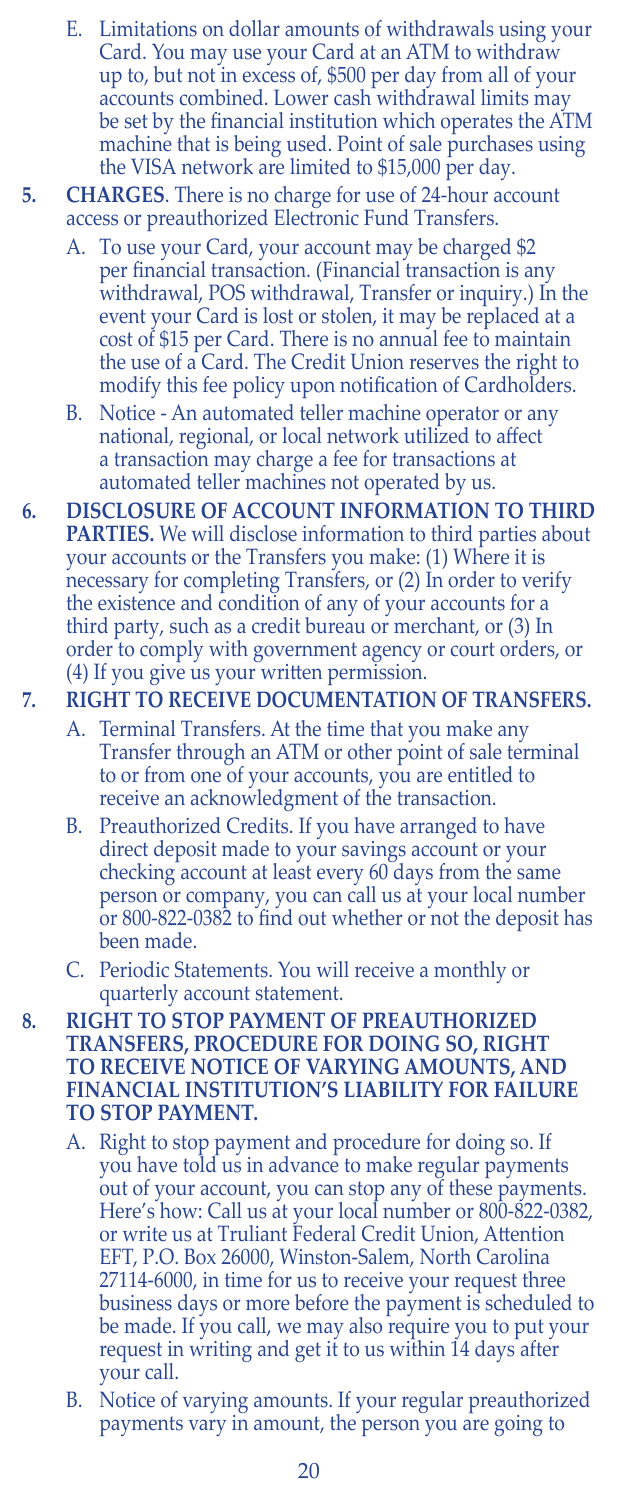pay should tell you, 10 days before each payment, when the payment will be made and how much it will be. (You may choose instead to get this notice only when the payment would differ by more than a certain amount from the previous payment, or when the amount would fall outside certain limits that you set.)

- C. Liability for failure to stop payment of preauthorized Transfer. If you order us to stop one of your preauthorized payments three business days or more before the Transfer is scheduled, and we do not do so, we will be liable for your losses or damages.
- D. Stop payment fee. A fee of \$25 will be charged to your account for each stop payment which you request.

#### **9 FINANCIAL INSTITUTION'S LIABILITY FOR FAILURE TO MAKE TRANSFERS.**

If we do not complete a Transfer to or from your account on time or in the correct amount according to any agreement we have made with you, we will be liable for your losses or damages. However, there are some exceptions. We will not be liable, for instance:

- If, through no fault of ours, you do not have enough money to make the Transfer;
- If the Transfer would go over the credit limit on your overdraft line;
- If the ATM where you are making the Transfer does not have enough cash;
- If the ATM, 24-hour account access or other network system is not working properly and you knew about the breakdown when you started the Transfer;
- If circumstances beyond our control (including, but not limited to, fire or flood) prevent any Transfer, despite reasonable precautions that we have taken; or
- If access to your account has been blocked by operation of law or by us for breach of other agreements with us, if you have reported your Card lost or stolen, if your savings account or your checking account has been set off by us.

There may be other exceptions not covered or stated.

#### **10. CANCELLATION AND CHANGE OF TERMS.**

Either party may cancel any one of these EFT agreements at any time by notification to the other. Upon cancellation of any Card service you shall surrender all Cards to us. We may change the terms of this agreement at any time upon thirty (30) days written notice mailed to you at the address then current on our records. If you use your Card or other Electronic Fund Transfer service after the effective date of the change, you will be bound by the new terms.

#### **11. COMMITMENT NOT TO OVERDRAW.**

You agree not to withdraw funds from any account which would reduce the balance in the account below zero or such greater amount as may have been pledged to use as security. If, through error, excess funds are withdrawn, you agree to restore your account to the agreed level, and to pay our reasonable attorney fees in collecting any amount due from you. In the event that an EFT transaction is returned to the originator due to insufficient funds, which the originator could attempt more than once, then your account will be charged a non-sufficient funds fee per attempt relating to the same or different returned item. The fee assessed will be the fee in effect at the time of the returned item (\$33).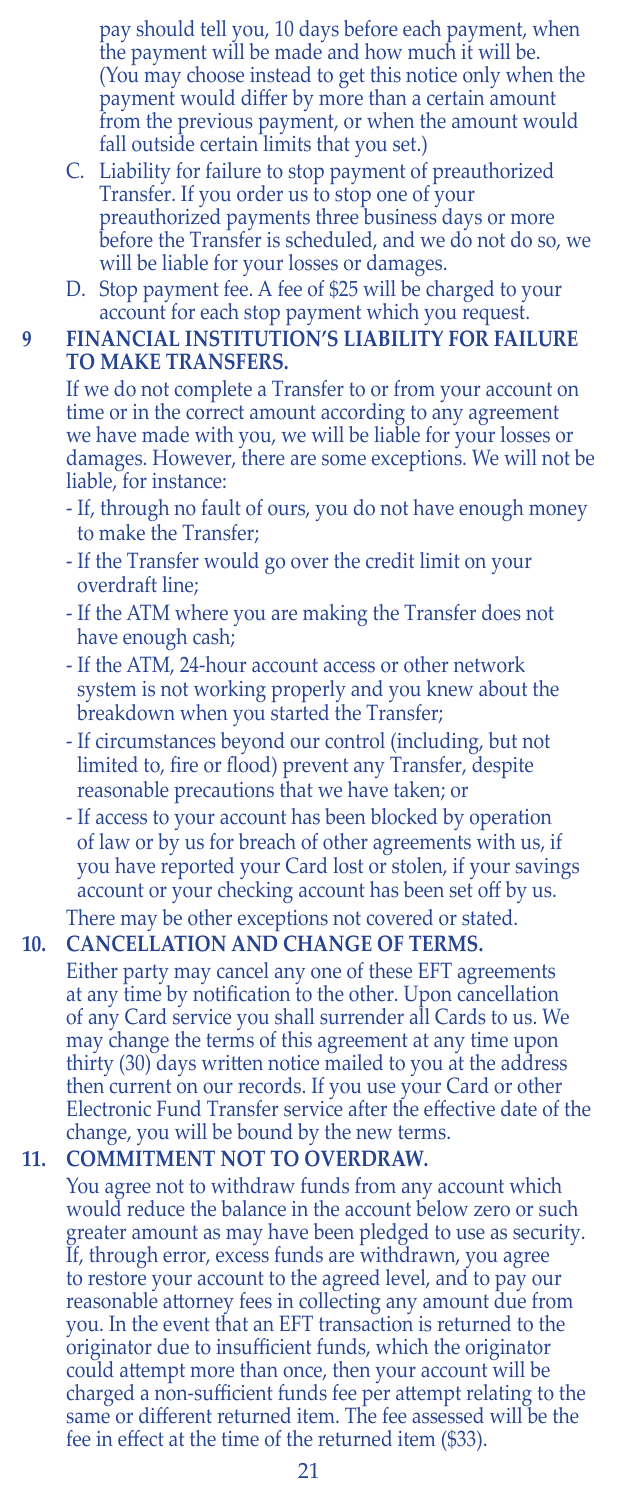#### **12. FOREIGN TRANSACTIONS.**

To the extent that you have used your Truliant debit or credit card to purchase goods or services in-person or online, or obtain cash in another country, your statement may reflect the conversion into U.S. dollars of transactions which occurred initially in a different currency. Currently, VISA U.S.A. regulations provide that the exchange rate is either (1) a rate selected by VISA from the range of rates available in wholesale currency markets for the applicable central processing date, which may vary from the rate VISA itself receives or (2) the government mandated rate in effect for the applicable central processing date. VISA U.S.A. charges an International Service Assessment (ISA) fee of 1% which will be applied to each international transaction when foreign currency is converted because the merchant is using a non-US bank to process the transaction. The ISA will appear as a separate transaction on your statement.

#### **13. ILLEGAL TRANSACTIONS PROHIBITED.**

You agree that you will not use your Card for any transaction that is illegal under applicable federal, state, or local law.

#### **14. IN CASE OF ERRORS OR QUESTIONS ABOUT YOUR ELECTRONIC TRANSFERS:**

**Telephone us at your local number or 800-822-0382 or write us at**

#### **Truliant Federal Credit Union Attention EFT P.O. Box 26000 Winston-Salem, North Carolina 27114-6000**

You must notify us as soon as you can if you think your statement or receipt is wrong or if you need more information about a Transfer listed on the statement or receipt. We must hear from you no later than 60 days after we sent the FIRST statement on which the problem or error appeared.

- (1) Tell us your name and account number.
- (2) Describe the error or Transfer you are unsure about, and explain as clearly as you can why you believe it is an error or why you need more information.
- (3) Tell us the dollar amount of the suspected error.

If you tell us orally, we may require that you send us your complaint or question in writing within 10 business days. We will determine whether an error occurred within 10 business days after we hear from you and will correct any error promptly. If we need more time, however, we may take up to 45 days to investigate your complaint or question. If we decide to do this, we will credit your account within 10 business days for the amount you think is in error so that you will have the use of the money during the time it takes us to complete our investigation. If we ask you to put your complaint or question in writing and we do not receive it within 10 business days, we may not credit your account.

We will tell you the results within 3 business days after completing our investigation. If we decide that there was no error, we will send you written explanation. You may ask for copies of the documents that we used in our investigation.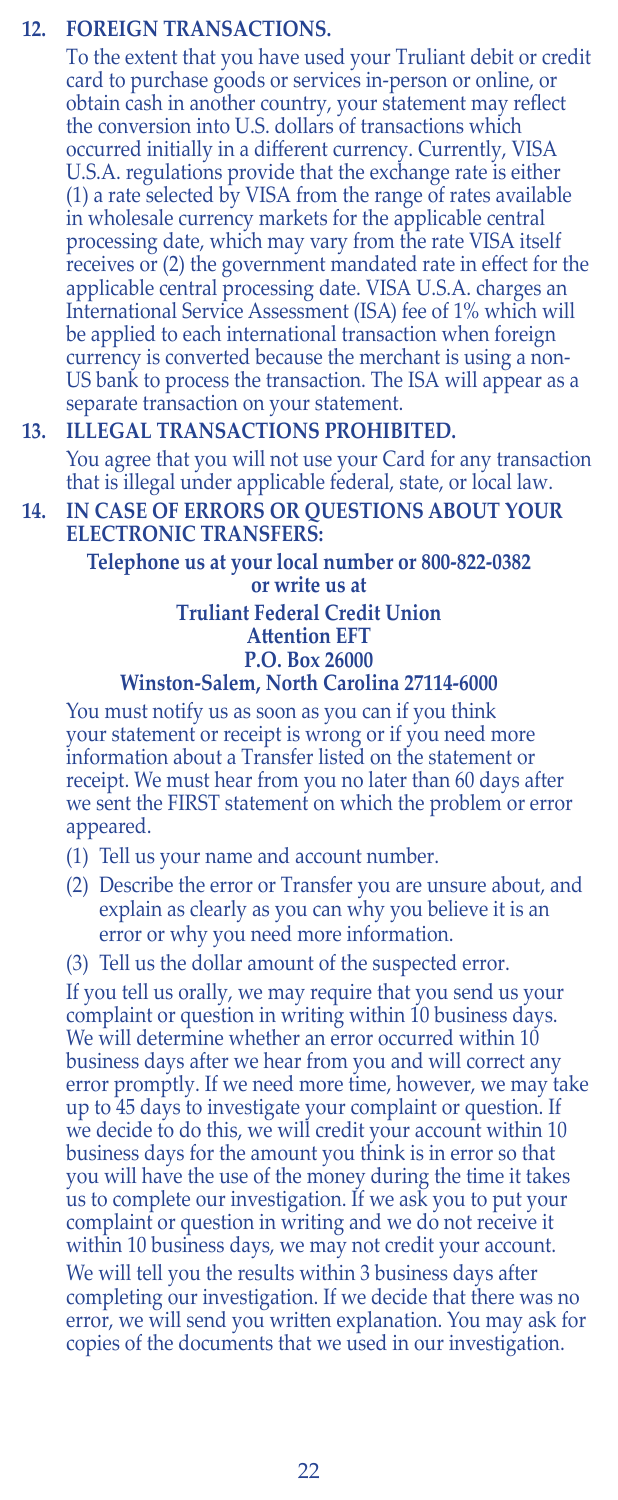#### **TRULIANT FEDERAL CREDIT UNION PRIVACY POLICY**

Rev. 08/18 **FACTS WHAT DOES TRULIANT FEDERAL CREDIT UNION DO WITH YOUR PERSONAL INFORMATION?** Why? Financial companies choose how they share your personal information. Federal law gives consumers the right to limit some, but not all, sharing. Federal law also requires us to tell you how we collect, share and protect your personal information. Please read this notice carefully to understand what we do. What? The types of personal information we collect and share depend on the product or service you have with us. This information can include: • Social Security number and income • Account balances and account transactions • Credit history and payment history When you are *no longer* our member, we continue to share your information as described in this notice. How? All financial companies need to share members' personal information to run their everyday business as permitted by law. In the section below, we list the reasons financial companies can share their members' personal information, the reasons Truliant chooses to share and whether you can limit this sharing. **Reasons we can share your personal Does Truliant Can you information share? limit this sharing? For our everyday business purposes –** such as to process your transactions, maintain your account(s), respond to court orders and legal investigations, or report to credit bureaus Yes No **For our marketing purposes –** to offer our products and services to you Yes No **For joint marketing with other financial companies** – No **For our affiliates' everyday business purposes –** information about your Truliant transactions and experiences Yes | No **For our affiliates' everyday business purposes –** information about your creditworthiness No We don't share **For nonaffiliates to market to you –** No We don't share **Questions?** Call 1-800-822-0382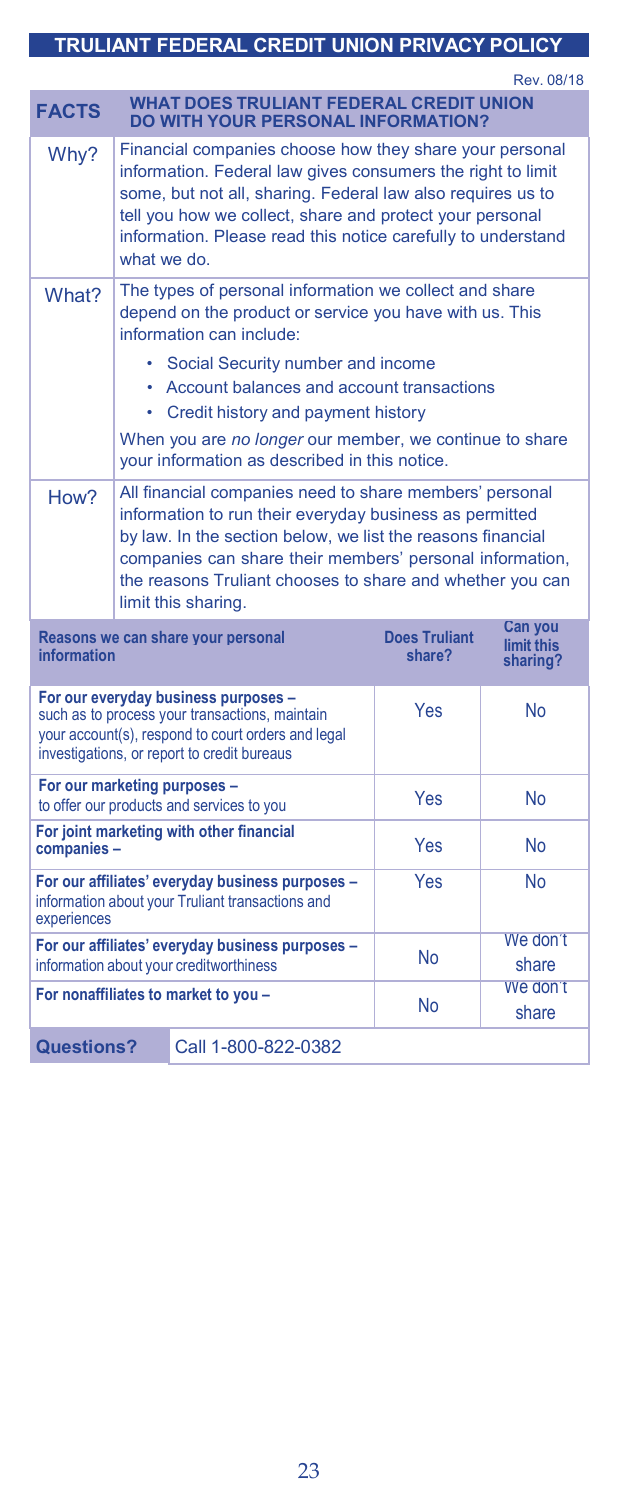| Who we are                                                   |                                                                                                                                                                                                                          |  |
|--------------------------------------------------------------|--------------------------------------------------------------------------------------------------------------------------------------------------------------------------------------------------------------------------|--|
| Who is providing this<br>notice?                             | <b>Truliant Federal Credit Union (Truliant)</b><br>and its service organization, Truliances,<br>LLC.                                                                                                                     |  |
| What we do                                                   |                                                                                                                                                                                                                          |  |
| <b>How does Truliant protect</b><br>my personal information? | To protect your personal information<br>from unauthorized access and use, we<br>use security measures that comply with<br>federal law. These measures include<br>computer safequards and secured files<br>and buildings. |  |
| <b>How does Truliant collect</b><br>my personal information? | We collect your personal information,<br>for example, when you:                                                                                                                                                          |  |
|                                                              | • Open an account or deposit money                                                                                                                                                                                       |  |
|                                                              | • Pay your bills or apply for a loan                                                                                                                                                                                     |  |
|                                                              | • Use your credit or debit card                                                                                                                                                                                          |  |
|                                                              | We also collect your personal information<br>from others, such as credit bureaus,<br>affiliates or other companies.                                                                                                      |  |
| Why can't I limit all<br>sharing?                            | Federal law gives you the right to limit<br>only:                                                                                                                                                                        |  |
|                                                              | • Sharing for affiliates' everyday business<br>purposes - information about your<br>creditworthiness                                                                                                                     |  |
|                                                              | • Affiliates from using your information to<br>market to you                                                                                                                                                             |  |
|                                                              | • Sharing for nonaffiliates to market to you                                                                                                                                                                             |  |
| <b>Definitions</b>                                           |                                                                                                                                                                                                                          |  |
| <b>Affiliates</b>                                            | Companies related by common owner-<br>ship or control. They can be financial<br>and nonfinancial companies.                                                                                                              |  |
|                                                              | • Our affiliate is Truliances, LLC., and its<br>subsidiary Truliant Insurance Service,<br>LLC.                                                                                                                           |  |
| <b>Nonaffiliates</b>                                         | Companies not related by common<br>ownership or control. They can be<br>financial and nonfinancial companies.                                                                                                            |  |
|                                                              | • Truliant does not share with nonaffiliates<br>so they can market to you.                                                                                                                                               |  |
| <b>Joint marketing</b>                                       | A formal agreement between nonaffiliated<br>financial companies that together market<br>financial products or services to you.                                                                                           |  |
|                                                              | • Our joint marketing partners include<br>insurance companies and financial<br>services companies.                                                                                                                       |  |

#### **Other Important Information**

The above privacy policy complies with United States law. Members residing outside the U.S. enjoy the same privacy protections described in this policy with additional terms for members in the European Union as follows: **We do not advertise, monitor or process personal information to or for our members in the European Union as defined by the General Data Protection Regulation. In the event of unauthorized access, we will promptly notify you with relevant information.**